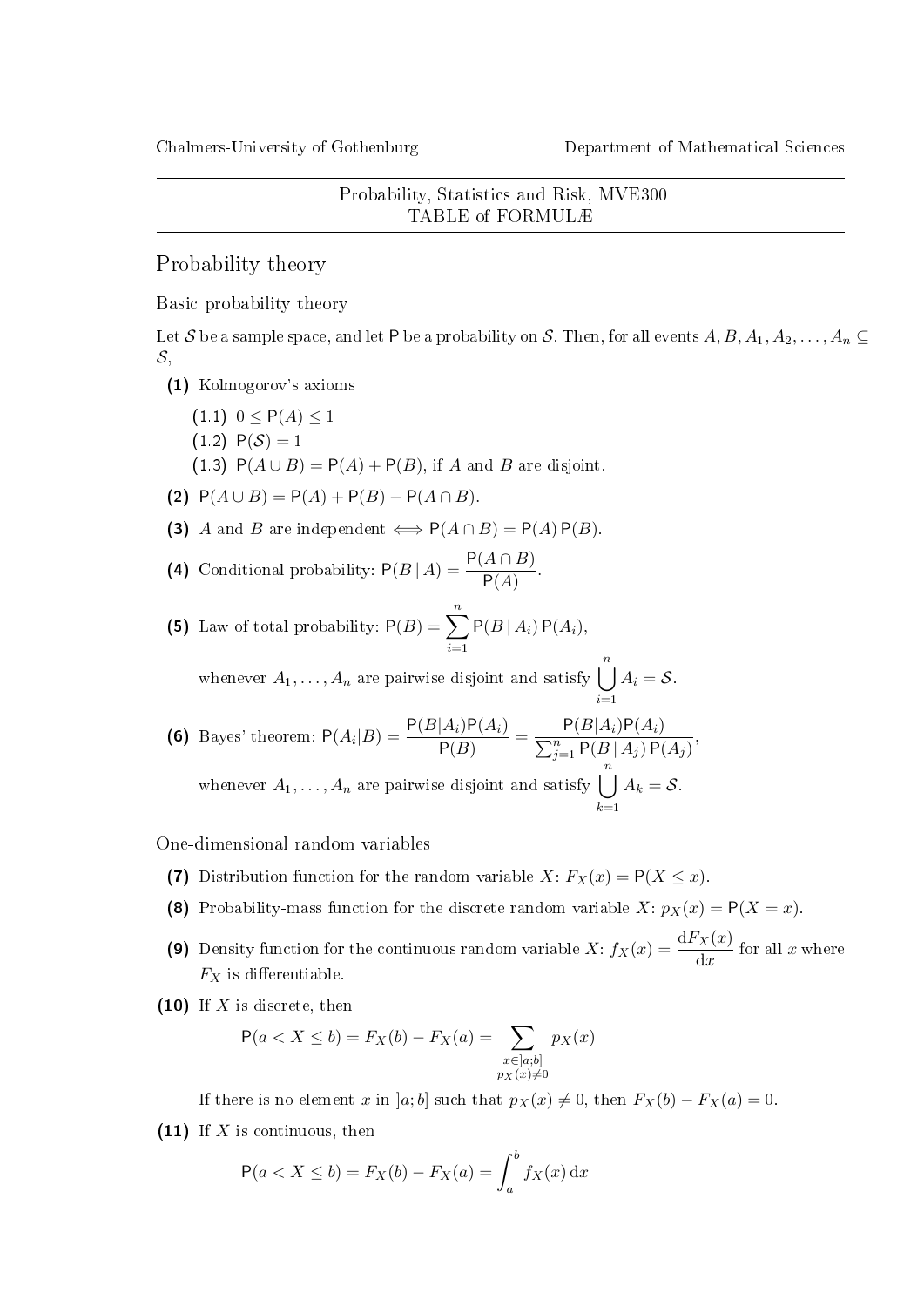Two-dimensional random variables

(12) Joint distribution function for the two random variables  $X$  and  $Y$ :

$$
F_{X,Y}(x,y) = \mathsf{P}(X \le x \cap Y \le y)
$$

(13) Joint probability-mass function for the two discrete random variables  $X$  and  $Y$ :

$$
p_{X,Y}(x,y) = \mathsf{P}(X = x \cap Y = y)
$$

(14) Joint density function for the two continuous random variables  $X$  and  $Y$ :

$$
f_{X,Y}(x,y) = \frac{\partial^2 F_{X,Y}(x,y)}{\partial x \, \partial y}
$$

for all  $(x, y)$  where the derivative exists.

(15) If  $X$  and  $Y$  both are discrete:

$$
\mathsf{P}\big((X,Y)\in A\big)=\sum_{\substack{(x,y)\in A\\p_{X,Y}(x,y)\neq 0}}p_{X,Y}(x,y)
$$

If there is no pair  $(x, y)$  in A such that  $p_X(x) \neq 0$ , then  $P((X, Y) \in A) = 0$ .

(16) If  $X$  and  $Y$  both are continuous:

$$
\mathsf{P}\big((X,Y)\in A\big)=\int_{(x,y)\in A}f_{X,Y}(x,y)\,\mathrm{d}(x,y)
$$

Conditional distributions

- (17) Conditional distribution function:  $F_{X|Y}(x, y) = P(X \le x | Y = y)$ .
- (18) Conditional probability-mass function for the discrete random variable  $X$ :

$$
p_{X|Y}(x, y) = P(X = x | Y = y)
$$

If Y is also discrete, then 
$$
p_{X|Y}(x, y) = \begin{cases} \frac{p_{X,Y}(x,y)}{p_Y(y)}, & p_Y(y) \neq 0 \\ 0, & p_Y(y) = 0. \end{cases}
$$

(19) Conditional density function for the continuous random variable  $X$ :

$$
f_{X|Y}(x,y) = \frac{\partial F_{X|Y}(x,y)}{\partial x}
$$

If Y is also continuous, then 
$$
f_{X|Y}(x,y) = \begin{cases} \frac{f_{X,Y}(x,y)}{f_Y(y)}, & f_Y(y) \neq 0\\ 0, & f_Y(y) = 0. \end{cases}
$$

(20) Bayes' theorem:

(20.1) X discrete and Y discrete: 
$$
p_{Y|X}(y,x) = \begin{cases} \frac{p_{X|Y}(x,y) \cdot p_{Y}(y)}{p_{X}(x)}, & p_{X}(x) \neq 0, \\ 0, & p_{X}(x) = 0. \end{cases}
$$
  
(20.2) X discrete and Y continuous: 
$$
f_{Y|X}(y,x) = \begin{cases} \frac{p_{X|Y}(x,y) \cdot f_{Y}(y)}{p_{X}(x)}, & p_{X}(x) \neq 0, \\ 0, & p_{X}(x) = 0. \end{cases}
$$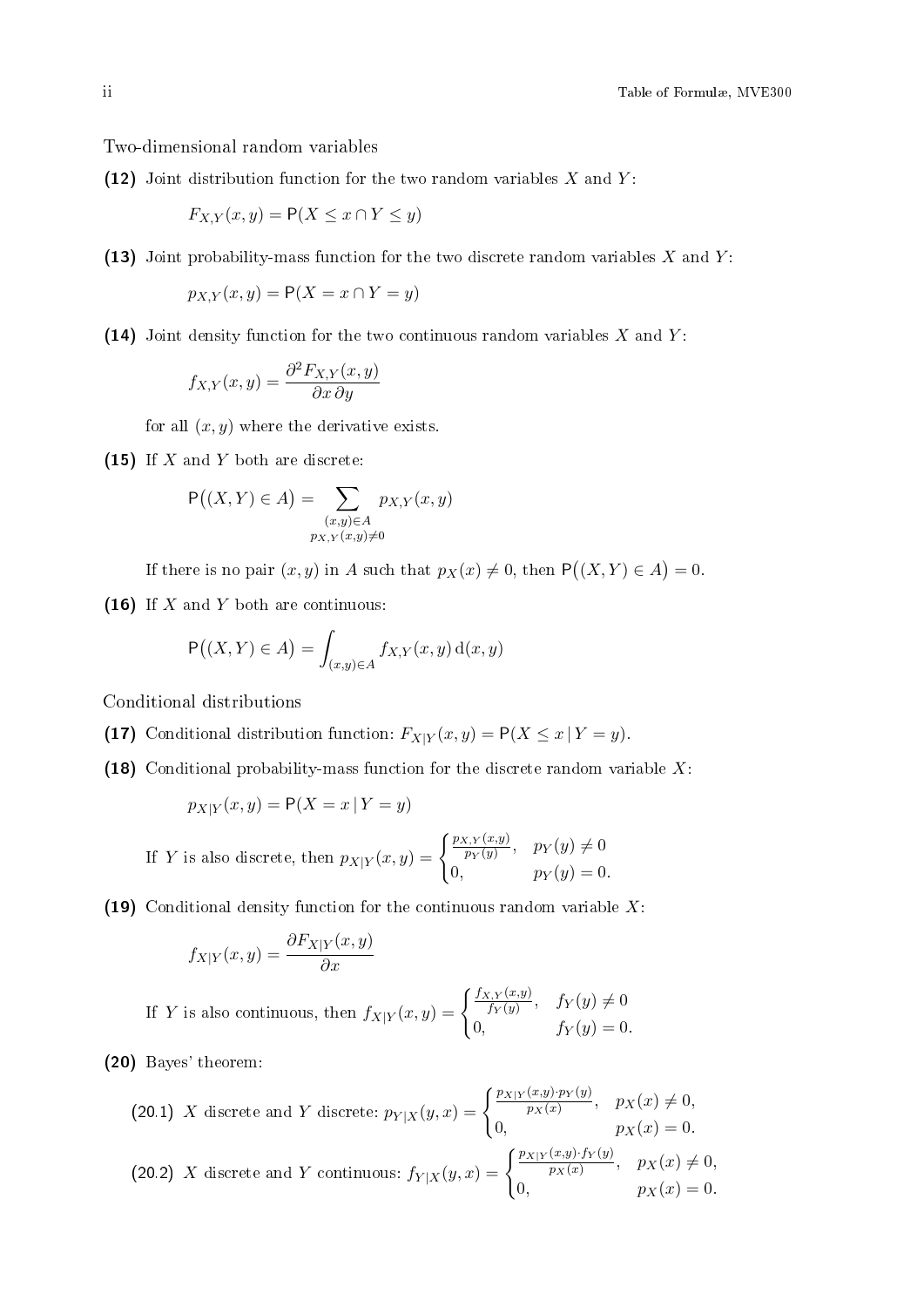(20.3) X continuous and Y discrete:  $p_{Y|X}(y,x) = \begin{cases} \frac{f_{X|Y}(x,y) \cdot p_Y(y)}{f_X(x)}, & f_X(x) \neq 0, \end{cases}$ 0,  $f_X(x) = 0.$ 

(20.4) X continuous and Y continuous:  $f_{Y|X}(y,x) = \begin{cases} \frac{f_{X|Y}(x,y) \cdot f_Y(y)}{f_X(x)}, & f_X(x) \neq 0, \end{cases}$ 0,  $f_X(x) = 0$ .

(21) Marginal probability-mass function for the discrete random variable  $X$ :

(21.1) Y is discrete: 
$$
p_X(x) = \sum_{\substack{y \\ p_Y(y) \neq 0}} p_{X|Y}(x, y) \cdot p_Y(y) = \sum_{\substack{y \\ p_{X,Y}(x,y) \neq 0}} p_{X,Y}(x, y)
$$

$$
(21.2) Y is continuous: 
$$
p_X(x) = \int_{-\infty}^{\infty} p_{X|Y}(x, y) \cdot f_Y(y) dy
$$
$$

(22) Marginal density function for the continuous random variable  $X$ :

(22.1) Y is discrete: 
$$
f_X(x) = \sum_{y} f_{X|Y}(x, y) \cdot p_Y(y)
$$
  
\n
$$
p_Y(y) \neq 0
$$
\n(22.2) Y is continuous:  $f_X(x) = \int_{-\infty}^{\infty} f_{X|Y}(x, y) \cdot f_Y(y) dy = \int_{-\infty}^{\infty} f_{X,Y}(x, y) dy$ 

(23) If  $X$  and  $Y$  are independent.

- (23.1) then  $F_{X,Y}(x, y) = F_X(x) \cdot F_Y(y)$ ,
- (23.2) then  $p_{X,Y}(x, y) = p_X(x) \cdot p_Y(y)$  if X and Y are discrete,
- (23.3) then  $f_{X,Y}(x,y) = f_X(x) \cdot f_Y(y)$  if X and Y are continuous,
- (23.4) then  $F_{X|Y}(x, y) = F_X(x)$ ,
- (23.5) then  $p_{X|Y}(x, y) = p_X(x)$  if X is discrete,
- (23.6) then  $f_{X|Y}(x, y) = f_X(x)$  if X is continuous.

Law of total probability again

Law of total probability: Let A be an event.

(24) If X is a discrete random variable, then  $P(A) = \sum$  $p_X(x) \neq 0$  $P(A|X = x) \cdot p_X(x)$ .

(25) If X is a continuous random variable, then  $P(A) = \int_{-\infty}^{\infty}$  $-\infty$  $P(A|X = x) \cdot f_X(x) dx$ .

Expectation, variance, and the like

(26) Let g be a real-valued function  $x \wedge g(x)$ . Then the expectation of  $g(X)$  is given by

(26.1) 
$$
E(g(X)) = \sum_{p_X(x) \neq 0} g(x) p_X(x)
$$
, if *X* is discrete,  
(26.2)  $E(g(X)) = \int_{-\infty}^{\infty} g(x) f_X(x) dx$ , if *X* is continuous.

(27) Let g be a real-valued function  $(x, y) \curvearrowright g(x, y)$ . Then the expectation of  $g(X, Y)$  is given by

(27.1) 
$$
E(g(X,Y)) = \sum_{p_{X,Y}(x,y)\neq 0} g(x,y) p_{X,Y}(x,y), \quad \text{if } X \text{ and } Y \text{ are discrete},
$$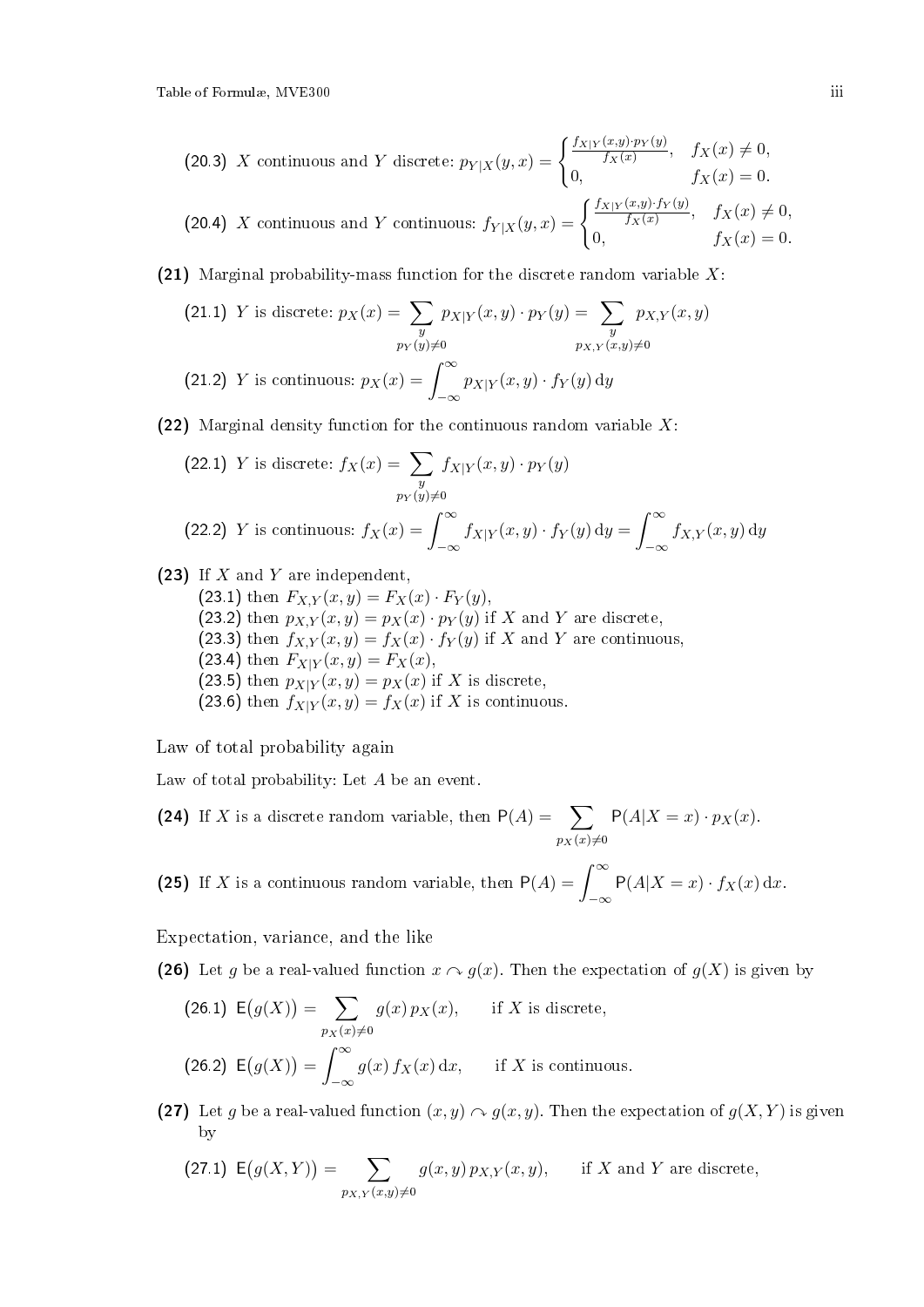(27.2) 
$$
E(g(X,Y)) = \int_{-\infty}^{\infty} \int_{-\infty}^{\infty} g(x,y) f_{X,Y}(x,y) d(x,y), \quad \text{if } X \text{ and } Y \text{ are continuous.}
$$

- (28) Variance:  $V(X) = E((X E(X))^2) = E(X^2) (E(X))^2$ .
- (29) Standard deviation:  $D(X) = \sqrt{V(X)}$ .
- (30) Coefficient of variation:  $R(X) = D(X)/E(X)$ .

(31) Covariance: 
$$
C(X;Y) = E((X - E(X))(Y - E(Y))) = E(XY) - E(X)E(Y)
$$
.

(32)  $C(X; X) = V(X)$ .

(33) Coefficient of correlation:  $\rho(X,Y) = \frac{C(X,Y)}{D(X) D(Y)}$ .

- (34) Expectation is linear, i.e.  $E(aX + bY) = aE(X) + bE(Y)$ .
- (35)  $V(aX \pm bY) = a^2V(X) + b^2V(Y) \pm 2abC(X, Y)$ .
- (36) Covariance is bilinear, i.e.  $C(aX + bY, cZ) = acC(X, Z) + bcC(Y, Z)$ and  $C(cZ, aX + bY) = caC(Z, X) + cbC(Z, Y)$ .
- (37) For independent random variables  $X, Y$ :  $E(XY) = E(X) E(Y)$ .
- (38) Gauss' approximations: Let g be a real-valued function  $(x_1, x_2, \ldots, x_n) \cap g(x_1, x_2, \ldots, x_n)$ . Then

$$
\begin{array}{rcl}\n\mathsf{E}(g(X_1,\ldots,X_n)) & \approx & g(\mathsf{E}(X_1),\ldots,\mathsf{E}(X_n)). \\
\mathsf{V}(g(X_1,\ldots,X_n)) & \approx & \sum_{i=1}^n c_i^2 \mathsf{V}(X_i) + 2 \sum_{\substack{1 \le i \le n \\ 1 \le j \le n \\ i < j}} c_i c_j \mathsf{C}(X_i,X_j),\n\end{array}
$$

where  $c_i = g'_{x_i}(\mathsf{E}(X_1), \dots, \mathsf{E}(X_n)) = \frac{\partial g}{\partial x_i}(\mathsf{E}(X_1), \dots, \mathsf{E}(X_n)).$ 

Normal (Gaussian) distribution

(39) Univariate normal (Gaussian) distribution  $(\sigma > 0)$ :

$$
X \in N(m, \sigma^2) \qquad \Leftrightarrow \qquad \frac{X - m}{\sigma} \in N(0, 1)
$$

(40) Bivariate normal (Gaussian) distribution: Let  $m_1, m_2, \sigma_1, \sigma_2$ , and  $\varrho$  be real numbers  $(\sigma_1 > 0, \sigma_2 > 0, -1 < \varrho < 1)$ . If  $(X, Y) \in N(m_1, m_2, \sigma_1^2, \sigma_2^2, \varrho)$ , then

$$
(40.1) \ f_{X,Y}(x,y) = \frac{1}{2\pi\sigma_1\sigma_2\sqrt{1-\varrho^2}} e^{-\frac{1}{2}\cdot\left(\frac{(x-m_1)^2}{\sigma_1^2} + \frac{(y-m_2)^2}{\sigma_2^2} - 2\varrho\cdot\frac{x-m_1}{\sigma_1}\cdot\frac{y-m_2}{\sigma_2}\right)},
$$
\n
$$
(40.2) \ X \in N(m_1, \sigma_1^2), \quad Y \in N(m_2, \sigma_2^2), \quad C(X,Y) = \varrho\sigma_1\sigma_2, \quad \varrho(X,Y) = \varrho,
$$
\n
$$
(40.3) \ f_{X|Y}(x,y) = \frac{1}{\sqrt{2\pi}\sigma_1\sqrt{1-\varrho^2}} e^{-\frac{1}{2}\cdot\frac{1}{\sigma_1^2(1-\varrho^2)}\cdot\left(x-\left(m_1+\varrho\frac{\sigma_1}{\sigma_2}(y-m_2)\right)\right)^2},
$$
\ni.e. a  $N(m_1+\varrho\frac{\sigma_1}{\sigma_2}(y-m_2), \sigma_1^2(1-\varrho^2))$  distribution,

(40.4)  $aX + bY \in N(am_1 + bm_2, a^2\sigma_1^2 + b^2\sigma_2^2 + 2ab\varrho\sigma_1\sigma_2)$  for all real numbers a and b.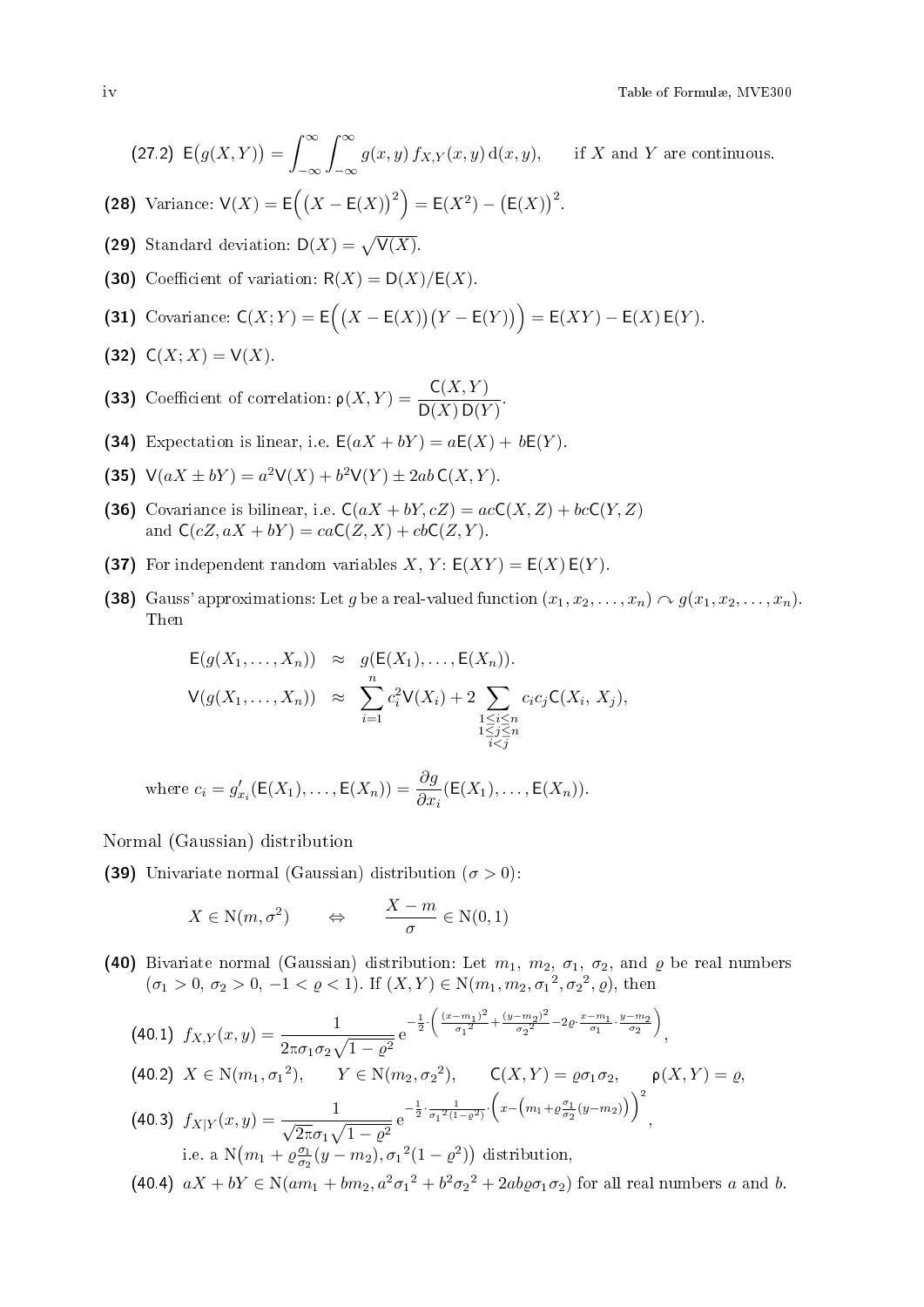Limit theorems

(41) Law of Large Numbers (LLN):

Let  $X_1, X_2, \ldots$  be independent and identically distributed random variables with existing expectation  $E(X_i) = m$ . Then

$$
Y_n = \frac{X_1 + \ldots + X_n}{n} \to \mathsf{E}(X_i),
$$

då  $n \to \infty$ .

(42) Central Limit Theorem:

Let  $X_1, X_2, \ldots, X_n$  be independent and identically distributed random variables with existing expectation  $E(X_i)$  and existing standard deviation  $D(X_i) = \sigma < \infty$ . Then

$$
Y_n = X_1 + \ldots + X_n \in \text{AsN}(n \cdot m, n \cdot \sigma^2),
$$

when  $n \to \infty$ .

(43) We have approximately

|  |                                                                               | (43.1) $\text{Bin}(n, p) \approx \text{Po}(np)$ if $p \leq \frac{1}{10}$ and $n \geq 10$ . |
|--|-------------------------------------------------------------------------------|--------------------------------------------------------------------------------------------|
|  | (43.2) $\text{Bin}(n, p) \approx \text{N}(np, np(1-p))$ if $np(1-p) \ge 10$ . |                                                                                            |
|  | (43.3) Po $(m) \approx N(m, m)$ if $m \ge 15$ .                               |                                                                                            |

Sums of random variables

(44) Let  $X_1 \in N(m_1, \sigma_1^2), \ldots, X_n \in N(m_n, \sigma_n^2)$  be *n* independent, normally distributed random variables. For any set  $c_1, \ldots, c_n$  of n real numbers, we have

$$
\sum_{i=1}^{n} c_i X_i \in \mathcal{N}\left(\sum_{i=1}^{n} c_i m_i, \sum_{i=1}^{n} c_i^{2} \sigma_i^{2}\right).
$$

(45) If  $X_1$  and  $X_2$  are independent, then

(45.1) 
$$
X_1 \in \text{Bin}(n_1, p), X_2 \in \text{Bin}(n_2, p)
$$
  $\Rightarrow X_1 + X_2 \in \text{Bin}(n_1 + n_2, p).$   
\n(45.2)  $X_1 \in \text{Po}(m_1), X_2 \in \text{Po}(m_2)$   $\Rightarrow X_1 + X_2 \in \text{Po}(m_1 + m_2).$   
\n(45.3)  $X_1 \in \text{Gamma}(a_1, b), X_2 \in \text{Gamma}(a_2, b)$   $\Rightarrow X_1 + X_2 \in \text{Gamma}(a_1 + a_2, b).$   
\n(45.4)  $X_1 \in \chi^2(f_1), X_2 \in \chi^2(f_2)$   $\Rightarrow X_1 + X_2 \in \chi^2(f_1 + f_2).$ 

Statistics

Point estimation

Let  $x_1, \ldots, x_n$  be observations of n independent, identically distributed random variables with expectation m and standard deviation  $\sigma$ . Then unbiased estimations of m and  $\sigma^2$  are given by

(46) 
$$
m^* = \frac{1}{n} \sum_{i=1}^n x_i = \bar{x}
$$
  
(47)  $(\sigma^2)^* = \frac{1}{n} \sum_{i=1}^n (x_i - m)^2$ , *m* known.

(48) 
$$
(\sigma^2)^* = s^2 = \frac{1}{n-1} \sum_{i=1}^n (x_i - \bar{x})^2
$$
, *m* unknown.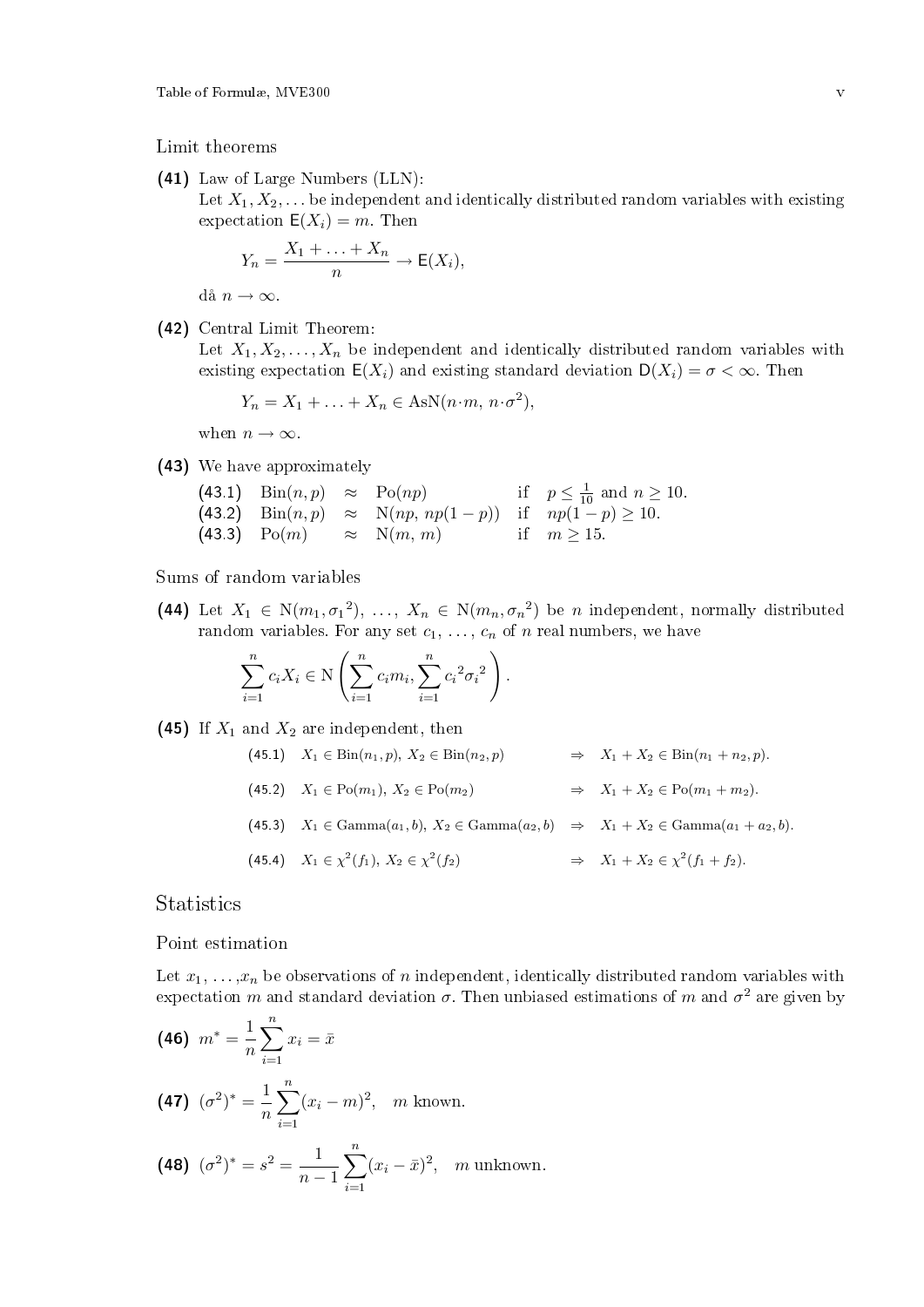#### Confidence intervals

(49) Let  $\vartheta$  be some parameter, and let  $\Theta^*$  (r.v.) be an estimator of  $\vartheta$  such that  $\Theta^*$  is (approximately) normally distributed with expectation  $\vartheta$ . Let  $\vartheta^*$  be the estimate of  $\vartheta$ , i.e. let  $\vartheta^*$ be the observation of  $\Theta^*$ . Then

$$
I_{\vartheta} = [\vartheta^* - \lambda_{(1-\gamma)/2} \cdot d(\varTheta^*); \vartheta^* + \lambda_{(1-\gamma)/2} \cdot d(\varTheta^*)]
$$
 (two-sided),  
\n
$$
I_{\vartheta} = [\vartheta^* - \lambda_{1-\gamma} \cdot d(\varTheta^*); \infty]
$$
 (one-sided, bounded below),  
\n
$$
I_{\vartheta} = [-\infty; \vartheta^* + \lambda_{1-\gamma} \cdot d(\varTheta^*)]
$$
 (one-sided, bounded above)

are confidence intervals for  $\vartheta$  with approximative confidence level  $\gamma$  ( $\gamma$  is typically "large",  $\gamma = 0.95, \, \gamma = 0.99, \, \ldots$  ). Here,  $d(\Theta^*)$  is the standard error of the estimator  $\Theta^*$ .

$$
d(\Theta^*) = \begin{cases} = D(\Theta^*) & \text{if } D(\Theta^*) \text{ is known and independent of } \vartheta, \\ = (D(\Theta^*))^* & \text{if } D(\Theta^*) \text{ is unknown or dependent on } \vartheta. \end{cases}
$$

Examples ( $\vartheta$  is the parameter):

(49.1) Observations:  $x_1, \ldots, x_n$ .

Random variables lying behind the observations:  $X_1, \ldots, X_n$ . Model:  $X_1, \ldots, X_n$  are IID with  $\mathsf{E}(X_1) = \ldots = \mathsf{E}(X_n) = \vartheta$  and  $\mathsf{D}(X_1) = \ldots = \mathsf{D}(X_n) = \emptyset$ σ. σ is known and independent of  $\vartheta$ . The number n is "large".  $\overline{\mathcal{C}}$  $\tilde{\ }$ 

Estimate, standard error:  $\searrow$ ✠  $\widehat{\theta^* = \bar{x}, \mathsf{d}(\theta^*) = \frac{\sigma}{\sqrt{n}}}, \text{ where } \bar{x} = \frac{1}{n} \sum_{i=1}^n x_i.$ 

(49.2) Observations:  $x_1, \ldots, x_n$ .

Random variables lying behind the observations:  $X_1, \ldots, X_n$ . Model:  $X_1, \ldots, X_n$  are IID with  $\mathsf{E}(X_1) = \ldots = \mathsf{E}(X_n) = \vartheta$  and  $\mathsf{D}(X_1) = \ldots = \mathsf{D}(X_n) = \emptyset$ *σ. σ* is unknown but independent of *θ*. The number *n* is "large".

Estimate, standard error: 
$$
\left(\theta^* = \bar{x}, \mathbf{d}(\theta^*) = \frac{s}{\sqrt{n}}\right)
$$
, where  $\bar{x} = \frac{1}{n} \sum_{i=1}^n x_i$ ,  $s = \sqrt{\frac{1}{n-1} \sum_{i=1}^n (x_i - \bar{x})^2}$ .

(49.3) Observations: 
$$
x_1, \ldots, x_n
$$
.  
\nRandom variables lying behind the observations:  $X_1, \ldots, X_n$ .  
\nModel:  $X_1 \in N(\vartheta, \sigma^2), \ldots, X_n \in N(\vartheta, \sigma^2)$  are IID. The standard deviation  $\sigma$  is known  
\nand independent of  $\vartheta$ . Of course,  $\sigma > 0$ .  
\nEstimate, standard error:  $\vartheta^* = \bar{x}, d(\Theta^*) = \frac{\sigma}{\sqrt{n}}$ , where  $\bar{x} = \frac{1}{n} \sum_{i=1}^n x_i$ .  
\nComment: The intervals will be exact.

(49.4) Observations:  $x_1, \ldots, x_n$ . Random variables lying behind the observations:  $X_1, \ldots, X_n$ . Model:  $X_1 \in \mathrm{N}(\vartheta,\sigma^2),$   $\ldots,X_n \in \mathrm{N}(\vartheta,\sigma^2)$  are IID. The standard deviation  $\sigma$  is unknown but independent of  $\vartheta$ . Of course,  $\sigma > 0$ . Estimate, standard error:  $\sum$  $\searrow$  $\mathbf{a}^{\dagger}$  $\frac{1}{2}$  $\widehat{\theta^* = \bar{x}}$ ,  $d(\Theta^*) = \frac{s}{\sqrt{n}}$ , where  $\bar{x} = \frac{1}{n} \sum_{i=1}^n x_i$ ,  $s = \sqrt{\frac{1}{n-1} \sum_{i=1}^n (x_i - \bar{x})^2}$ . Comment: The intervals will be exact if the standard-normal quantile is replaced by a  $t(n-1)$  quantile. Otherwise, the approximative interval is inaccurate unless n is "large".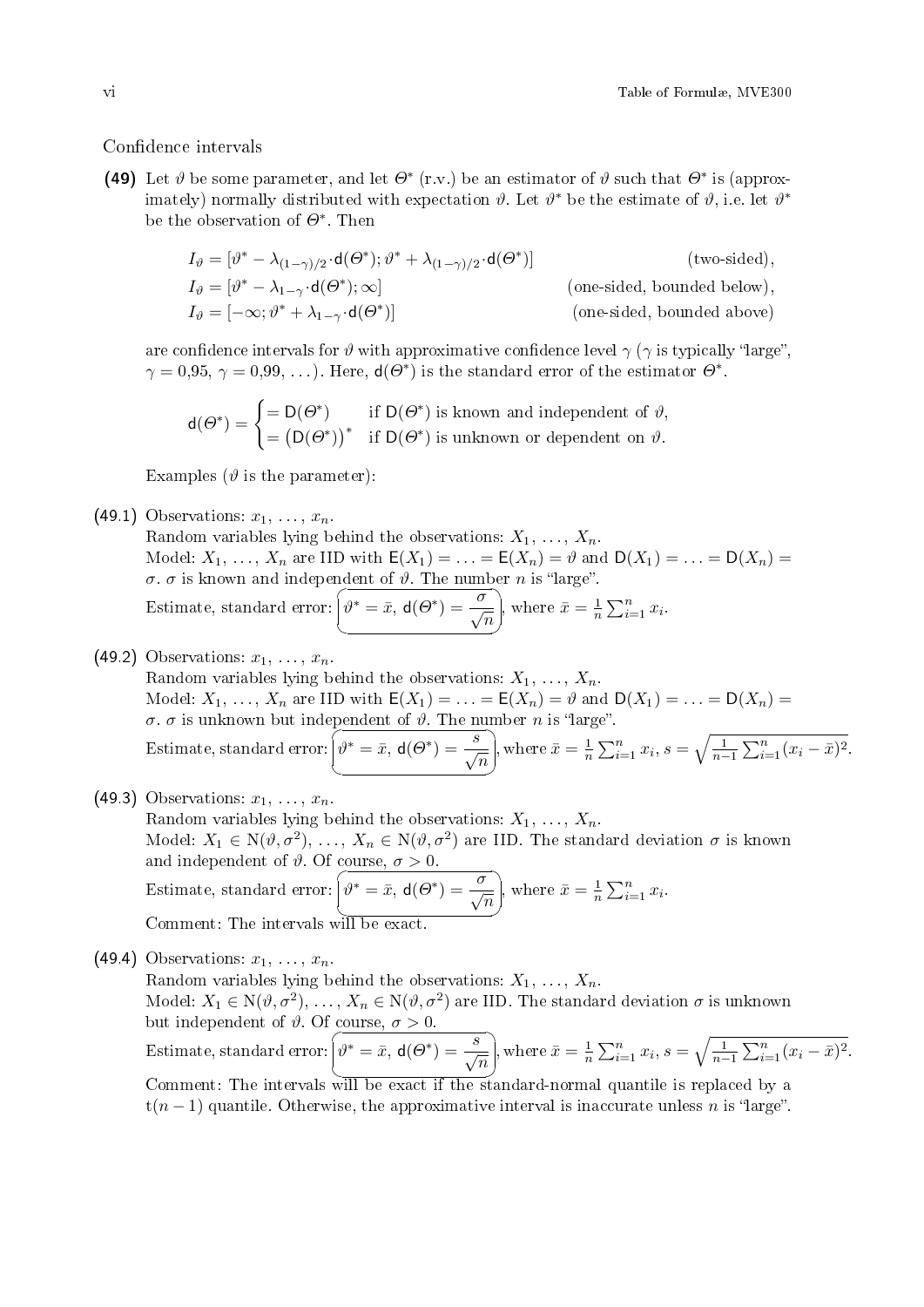- (49.5) Observations:  $x_1, \ldots, x_n$ .
	- Random variables lying behind the observations:  $X_1, \ldots, X_n$ . Model:  $X_1 \in \text{Po}(\vartheta), \ldots, X_n \in \text{Po}(\vartheta)$  are IID. It is so that  $n \cdot \vartheta \ge 15$ . Estimate, standard error:  $\overbrace{ }$ Comment: It must be verified that  $n \cdot \vartheta^* \ge 15$ ; then use that  $\sum_{i=1}^n x_i = n \cdot \vartheta^*$ .  $\vartheta^*=\bar{x},\,\mathsf{d}(\varTheta^*)=\sqrt{\frac{\bar{x}}{-}}$  $\frac{x}{n}$ , where  $\bar{x} = \frac{1}{n} \sum_{i=1}^{n} x_i$ .
- $(49.6)$  Observation: x.

Random variable lying behind the observation: X. Model:  $X \in \text{Bin}(n, \vartheta)$ . It is so that  $n \cdot \vartheta \cdot (1 - \vartheta) \geq 10$ . Estimate, standard error:  $\overline{\phantom{a}}$  $\sum_{i=1}^{\infty}$ ☞  $\vartheta^* = \frac{x}{x}$  $\frac{x}{n},\,\mathsf{d}(\varTheta^*)=\sqrt{\frac{\vartheta^*\cdot(1-\vartheta^*)}{n}}$  $\frac{n}{n}$ Comment: It must be verified that  $n \cdot \vartheta^* \cdot (1 - \vartheta^*) \geq 10$ ; then use that  $x \cdot (n - x)/n =$  $n \cdot \vartheta^* \cdot (1 - \vartheta^*)$ .

Hypothesis testing

(50) Let  $\vartheta$  be a parameter. We want to test the simple hypothesis

 $H_0$ :  $\vartheta = \vartheta_0$ 

on the significance level  $\alpha$  ( $\alpha$  is typically "small",  $\alpha = 0.05$ ,  $\alpha = 0.01$ , ...). Then the test will be

 $\int$  Reject  $H_0 \Leftrightarrow \vartheta_0 \notin I$ Do not reject  $H_0 \Leftrightarrow \vartheta_0 \in I$ 

where I is a confidence interval of  $\vartheta$  with (approximative) confidence level  $1 - \alpha$ .

If  $H_1: \vartheta \neq \vartheta_0$ , then choose I to be two-sided. If  $H_1: \vartheta > \vartheta_0$ , then choose I to be one-sided and bounded below. If  $H_1: \vartheta < \vartheta_0$ , then choose I to be one-sided and bounded above.

(51) The  $\chi^2$  test. Let  $H_0$  be a hypothesis about the distribution, expressed by probabilities  $p_1, \ldots, p_r$ . We have *n* observations. Calculate

$$
Q = \sum_{i=1}^{r} \frac{(x_i - np_i)^2}{np_i}.
$$

Reject  $H_0$  if  $Q > \chi^2_\alpha(r-1)$ .

Bayesian updating

Let  $\Theta$  be the parameter modelled as a random variable. Let X be the observed random variable with observed value x.

(52) 
$$
\Theta
$$
 is discrete, X is discrete:  $p_{\Theta}^{\text{post}}(\vartheta) = c P(X = x | \Theta = \vartheta) \cdot p_{\Theta}^{\text{prior}}(\vartheta)$ ,  
where  $c^{-1} = P(X = x) = \sum_{p_{\Theta}^{\text{prior}}(\vartheta) \neq 0}^{\vartheta} P(X = x | \Theta = \vartheta) \cdot p_{\Theta}^{\text{prior}}(\vartheta)$ .

(53)  $\Theta$  is discrete, X is continuous:  $p_{\Theta}^{\text{post}}(\vartheta) = c f_{X|\Theta}(x;\vartheta) \cdot p_{\Theta}^{\text{prior}}(\vartheta)$ , where  $c^{-1} = f_X(x) = \sum$  $\vartheta$  $p_\Theta^{\text{prior}}(\vartheta){\neq}0$  $f_{X|\Theta}(x;\vartheta)\cdot p_{\Theta}^{\text{prior}}(\vartheta).$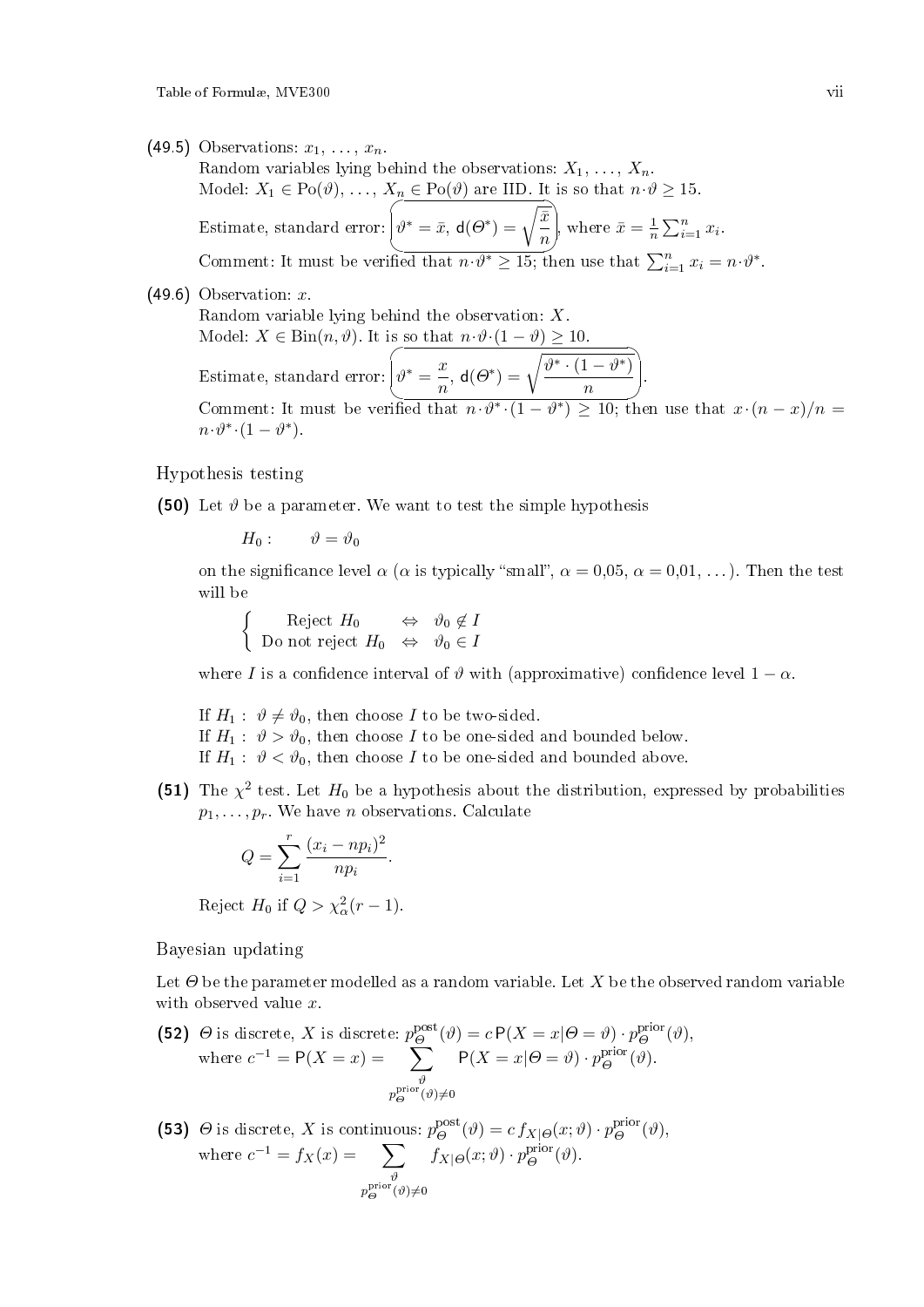- (54)  $\Theta$  is continuous, X is discrete:  $f_{\Theta}^{\text{post}}(\vartheta) = c P(X = x | \Theta = \vartheta) \cdot f_{\Theta}^{\text{prior}}(\vartheta)$ , where  $c^{-1} = P(X = x) = \int_{-\infty}^{\infty} P(X = x | \Theta = \vartheta) \cdot f_{\Theta}^{\text{prior}}(\vartheta) d\vartheta$ .
- (55)  $\Theta$  is continuous, X is continuous:  $f_{\Theta}^{\text{post}}(\vartheta) = c f_{X|\Theta}(x;\vartheta) \cdot f_{\Theta}^{\text{prior}}(\vartheta)$ , where  $c^{-1} = f_X(x) = \int_{-\infty}^{\infty} f_{X|\Theta}(x; \vartheta) \cdot f_{\Theta}^{\text{prior}}(\vartheta) d\vartheta$ .
- (56) Particularly,

|        | Prior distribution of $\Theta$ | Conditional<br>distribution of $X$ , given<br>$\Theta = \vartheta$ | Posterior distribution<br>of $\Theta$ (x is the<br>observation of $X$ ) |
|--------|--------------------------------|--------------------------------------------------------------------|-------------------------------------------------------------------------|
| (56.1) | Gamma(a, b)                    | $Po(\vartheta \cdot t)$                                            | $Gamma(a+x,b+t)$                                                        |
| (56.2) | $\beta(a,b)$                   | $\operatorname{Bin}(n, \vartheta)$                                 | $\beta(a+x,b+n-x)$                                                      |

(57) If the event A and the random variable X are independent on condition that  $\Theta$  is known, then we have the law of total probability:

(57.1) 
$$
P_{\Theta}^{\text{post}}(A) = \sum_{p_{\Theta}^{\text{post}}(\vartheta) \neq 0} P(A|\Theta = \vartheta) \cdot p_{\Theta}^{\text{post}}(\vartheta), \quad \text{if } \Theta \text{ is discrete},
$$
  
(57.2) 
$$
P^{\text{post}}(A) = \int_{-\infty}^{\infty} P(A|\Theta = \vartheta) \cdot f_{\Theta}^{\text{post}}(\vartheta) d\vartheta, \quad \text{if } \Theta \text{ is continuous}.
$$

(58) If we have observed the occurrence of an event  $B$  (instead of having observed the random variable  $X$ ), then:

(58.1) 
$$
p_{\Theta}^{\text{post}}(\vartheta) = P(B | \Theta = \vartheta) \cdot p_{\Theta}^{\text{prior}}(\vartheta), \quad \text{if } \Theta \text{ is discrete,}
$$
  
(58.2)  $f_{\Theta}^{\text{post}}(\vartheta) = P(B | \Theta = \vartheta) \cdot f_{\Theta}^{\text{prior}}(\vartheta), \quad \text{if } \Theta \text{ is continuous.}$ 

If the event A and the event B are independent on condition that  $\Theta$  is known, then (??.1) and (??.2) still are valid.

### Miscellaneous

The Poisson process

Let  $N(t)$  be the number of events taking place in the time interval [0; t]. If  $N(t)$  is a Poisson process with constant intensity  $\lambda$ , then

- (59)  $N(t) \in Po(\lambda t)$ .
- (60) Time lags between consecutive events are independent and exponentially distributed with expectation  $1/\lambda$ .
- (61) The number of events occurring in a time interval  $I_1$  and the number of events occurring in another time interval  $I_2$  are independent if  $I_1$  and  $I_2$  are disjoint.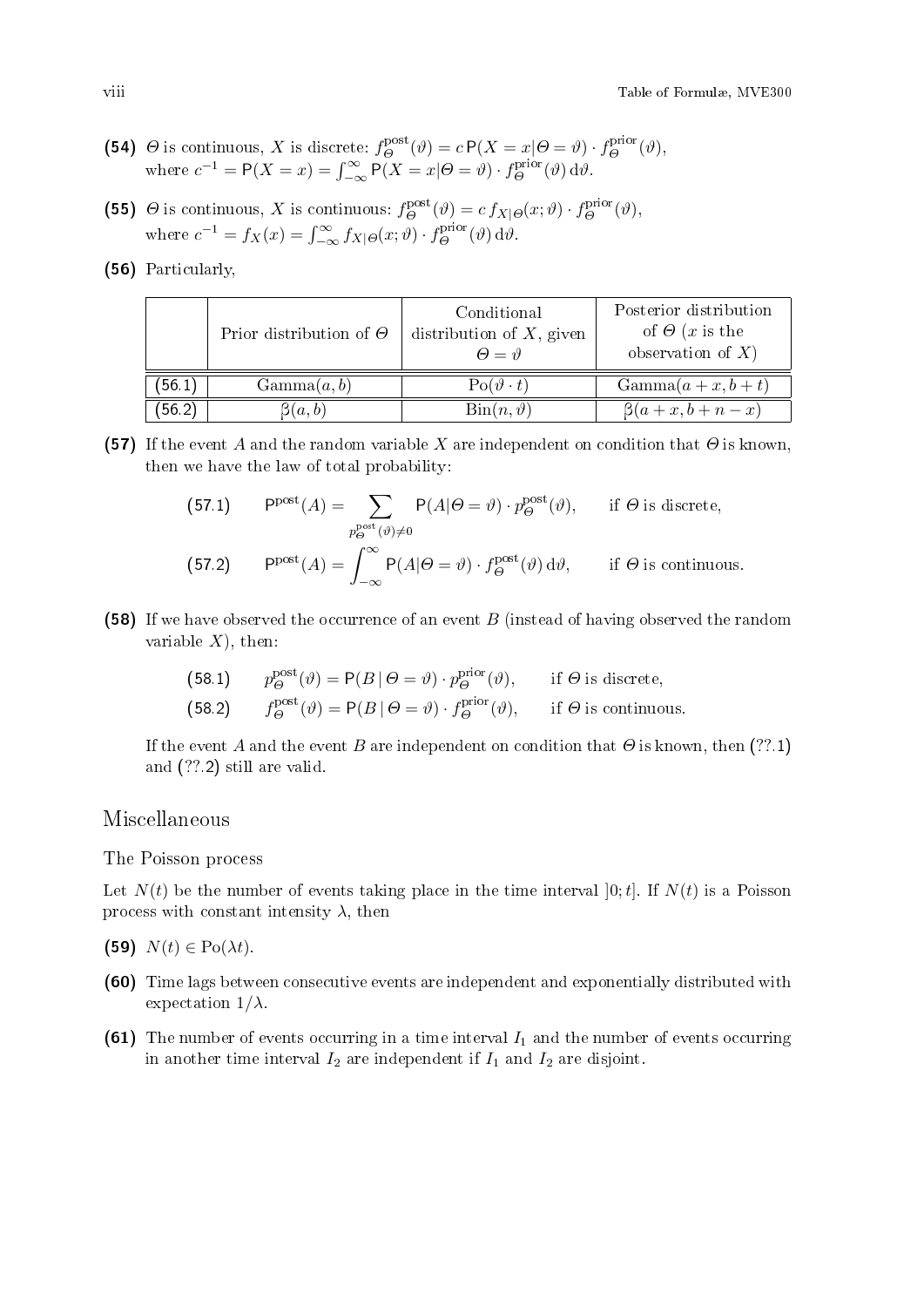Table of Formulæ, MVE300 ix

Failure rate

Let T be a positive, continuous random variable with density function  $f<sub>T</sub>$  and distribution function  $F_T$ .

(62) 
$$
\lambda(t) = \frac{f_T(t)}{1 - F_T(t)}, \qquad t \ge 0 \text{ and } F_T(t) \ne 1.
$$
  
\n(63)  $P(T > t) = \exp\left(-\int_0^t \lambda(s) \, ds\right), \qquad t \ge 0$   
\n(64)  $P(t < T \le t + \Delta | T > t) \approx \lambda(t) \cdot \Delta, \text{ if } \Delta \text{ is "small" } (\Delta > 0).$ 

Quantiles

Quantiles is the same as fractiles. Let  $\alpha$  be a real number such that  $0 < \alpha < 1$ . Let X be a continuous random variable with distribution function  $F_X$ .

(65) The  $\alpha$ -quantile (denoted  $x_{\alpha}$ ) is defined to be any number such that

 $P(X > x_\alpha) = \alpha$  or, equivalently,  $F_X(x_\alpha) = 1 - \alpha$ .

- (66)  $x_{1/4} = x_{0,25}$  is called the upper (distribution) quartile.  $x_{1/2} = x_{0,5}$  is called the (distribution) median.  $x_{3/4} = x_{0,75}$  is called the lower (distribution) quartile.  $x_{0,01}, x_{0,02}, \ldots, x_{0,98}, x_{0,99}$  are called the (distribution) percentiles.
- (67) Quantiles  $\lambda_{\alpha}$  based on the standard-normal distribution are denoted  $\lambda_{\alpha}$ : If  $X \in N(0, 1)$ , then

$$
P(X > \lambda_{\alpha}) = \alpha \qquad \Leftrightarrow \qquad \Phi(\lambda_{\alpha}) = 1 - \alpha \qquad \Leftrightarrow \qquad \lambda_{\alpha} = \Phi^{-1}(1 - \alpha),
$$

where  $\Phi^{-1}(\ldots)$  is the inverse function of  $\Phi$ . (So,  $\Phi^{-1}(\ldots)$  has nothing to do with  $\frac{1}{\Phi(\ldots)}$ .)

(67.1) Examples:

$$
\alpha = 0,1 \qquad \Rightarrow \qquad \lambda_{\alpha} = 1,281\,551\ldots
$$

$$
\alpha = 0,05 \qquad \Rightarrow \qquad \lambda_{\alpha} = 1,644\,853\ldots
$$

$$
\alpha = 0,025 \qquad \Rightarrow \qquad \lambda_{\alpha} = 1,959\,963\ldots
$$

$$
\alpha = 0,01 \qquad \Rightarrow \qquad \lambda_{\alpha} = 2,326\,347\ldots
$$

$$
(67.2)\ \lambda_{1-\alpha} = -\lambda_{\alpha} \qquad \text{(for all } \alpha \text{ such that } 0 < \alpha < 1)
$$

Cornell's reliability index

Let  $h(R_1; \ldots; R_k; S_1; \ldots; S_n)$  be the failure function of k random strength variables  $R_1, \ldots$  $R_k$  and n random load variables  $S_1, \ldots, S_n$ . Let  $\mathsf{E}\big(h(R_1; \ldots; R_k; S_1; \ldots; S_n)\big) > 0$ .

(68) Cornell's safety index  $\beta_{\rm C}$  is defined as

$$
\beta_{\mathcal{C}} = \frac{\mathsf{E}(h(R_1; \ldots; R_k; S_1; \ldots; S_n))}{\mathsf{D}(h(R_1; \ldots; R_k; S_1; \ldots; S_n))}.
$$

(69) If  $h(R_1; \ldots; R_k; S_1; \ldots; S_n)$  is normally distributed, then the probability  $P_f$  of failure is  $P_{\rm f} = \mathsf{P}\big(h(R_1; \ldots; R_k; S_1; \ldots; S_n) \leq 0\big) = 1 - \Phi(\beta_{\rm C}).$ 

(70) An upper bound for the probability  $P_f$  of failure is

$$
P_{\rm f} = \mathsf{P}\big(h(R_1; \ldots; R_k; S_1; \ldots; S_n) \leq 0\big) \leq \frac{1}{1 + \beta_{\rm C}^2}
$$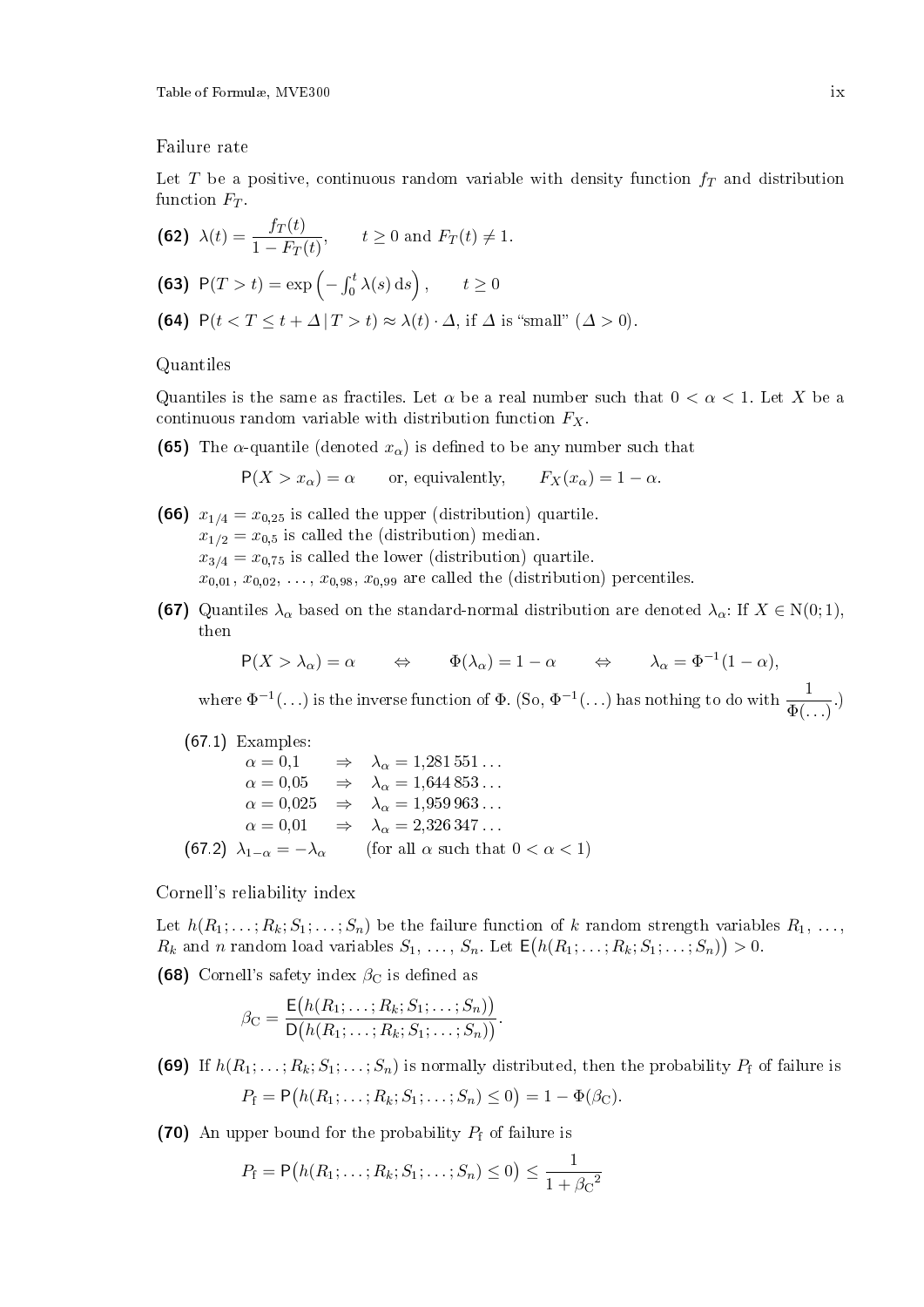Log-normal distribution

(71) Let X be a log-normally distributed random variable, i.e.  $\ln X \in N(m, \sigma^2)$  or  $\ln(\frac{X}{x_{1/2}}) \in$  $N(0, \sigma^2)$ . Then the coefficient of variation is given by

$$
\frac{\mathsf{D}(X)}{\mathsf{E}(X)} = \sqrt{\mathrm{e}^{\sigma^2} - 1}
$$

(72) Let  $X_1$  and  $X_2$  be two independent random variables. Then

 $\ln X_1 \in \mathcal{N}(m_1, \sigma_1^2), \, \ln X_2 \in \mathcal{N}(m_2, \sigma_2^2) \qquad \Rightarrow \qquad \ln(X_1^{k_1} \cdot X_2^{k_2}) \in \mathcal{N}(k_1 m_1 + k_2 m_2, k_1^2 \sigma_1^2 + k_2^2 \sigma_2^2)$ 

Maximum and minimum

Let  $X_1, \ldots, X_n$  be n independent, identically distributed random variables with distribution function  $F_X(x)$ . If we define

 $X_{\text{max}} = \max(X_1, \ldots, X_n)$  and  $X_{\text{min}} = \min(X_1, \ldots, X_n)$ ,

then

$$
(73) \qquad F_{X_{\max}}(z) = (F_X(z))^n,
$$

(74)  $F_{X_{\min}}(z) = 1 - (1 - F_X(z))^n$ .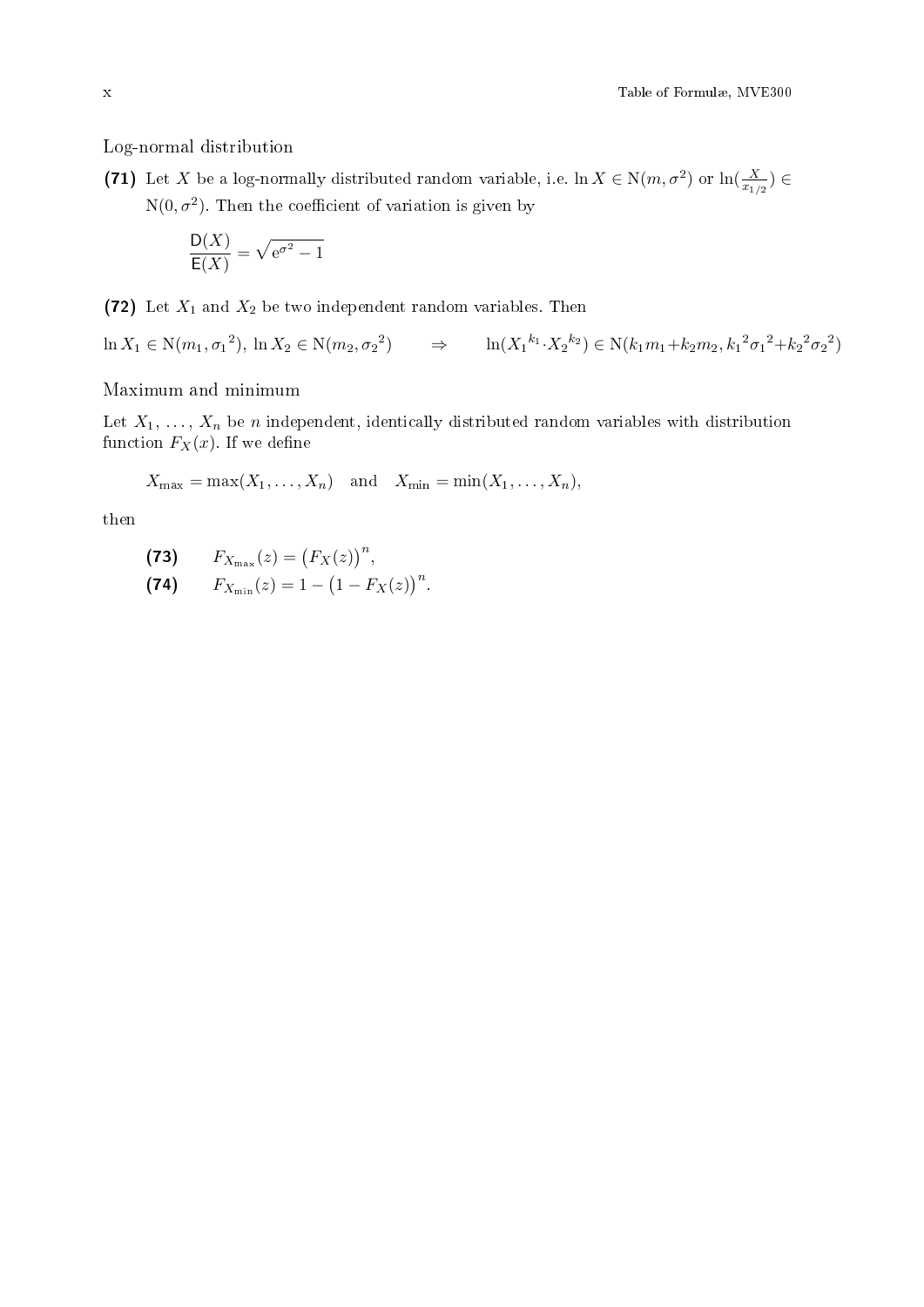# Table of distributions

| Distribution |  |  |
|--------------|--|--|
|              |  |  |

| Distribution                                                                           |                                                                                                                                                                                                                                                                                                                                                                                                                    | Parameter<br>restrictions                                                                                                           | Expectation      | Variance                                                                                                             |
|----------------------------------------------------------------------------------------|--------------------------------------------------------------------------------------------------------------------------------------------------------------------------------------------------------------------------------------------------------------------------------------------------------------------------------------------------------------------------------------------------------------------|-------------------------------------------------------------------------------------------------------------------------------------|------------------|----------------------------------------------------------------------------------------------------------------------|
|                                                                                        | (75)<br>Hypergeometric $p(x) = \begin{cases} \frac{\binom{N+1}{x}\binom{N-2}{n-2}}{\binom{N_1+N_2}{n}}; & x \in \mathbb{Z}_{[n-\min(n;N_2);\min(n;N_1)]} \\ 0; & \text{otherwise} \end{cases}$                                                                                                                                                                                                                     | $N_1 \in \mathsf{Z}_{\geq 1}$<br>$N_2 \in \mathsf{Z}_{\geq 1}$<br>$N_2 \in \mathsf{Z}_{\geq 1}$<br>$n \in \mathsf{Z}_{[1;N_1+N_2]}$ |                  | $n \cdot \frac{N_1}{N_1 + N_2}$ $\frac{N_1 + N_2 - n}{N_1 + N_2 - 1} \cdot n \cdot \frac{N_1 N_2}{(N_1 + N_2)^2}$    |
| (76)<br><b>Binomial</b><br>distribution,<br>$\mathrm{Bin}(n, p)$                       | $p(x) = \begin{cases} {n \choose x} p^x (1-p)^{n-x}; & x \in \{0,1,\ldots,n\} \\ 0; & \text{otherwise} \end{cases}$                                                                                                                                                                                                                                                                                                | $\begin{array}{c} n\in\mathsf{Z}_{\geq 1}\\ 0$                                                                                      | np               | $np(1-p)$                                                                                                            |
| (77)<br>Poisson<br>distribution,<br>Po(m)                                              | $p(x) = \begin{cases} e^{-m}\frac{m^x}{x!}; & x \in \mathsf{Z}_{\geq 0} \ 0, & \text{otherwise} \end{cases}$                                                                                                                                                                                                                                                                                                       | $m > 0\,$                                                                                                                           | $\boldsymbol{m}$ | $\boldsymbol{m}$                                                                                                     |
| (78)<br>Geometric<br>distribution,<br>$\text{Ge}(p)$                                   | $p(x) = \begin{cases} p(1-p)^x; & x \in \mathsf{Z}_{\geq 0} \\ 0; & \text{otherwise} \end{cases}$                                                                                                                                                                                                                                                                                                                  | $0 < p < 1$ $\frac{1-p}{p}$                                                                                                         |                  |                                                                                                                      |
| (79)<br>First success<br>distribution                                                  | $p(x) = \begin{cases} p(1-p)^{x-1}; & x \in \mathbb{Z}_{\geq 1} \\ 0; & \text{otherwise} \end{cases}$                                                                                                                                                                                                                                                                                                              | $0 < p < 1$                                                                                                                         | $\frac{1}{p}$    | $\frac{1-p}{p^2}$                                                                                                    |
| (80)<br>Uniform<br>distribution,<br>U(a,b)                                             | $f(x) = \begin{cases} \frac{1}{b-a}; & a < x < b \\ 0; & \text{otherwise} \end{cases}$<br>$F(x) = \begin{cases} 0; & x \leq a \\ \frac{x-a}{b-a}; & a < x < b \\ 1; & x > b \end{cases}$                                                                                                                                                                                                                           | $a < b$ $\frac{a+b}{2}$                                                                                                             |                  | $\frac{(a-b)^2}{12}$                                                                                                 |
| (81)<br><b>B</b> <sub>et</sub> a<br>$\text{distribution}^1$ ,<br>$\beta(a,b)$          | $\begin{array}{l} f(x)=\begin{cases} \frac{\Gamma(a+b)}{\Gamma(a)\,\Gamma(b)}\,x^{a-1}\,(1-x)^{b-1}; & 0 < x < 1 \\ 0; & \text{otherwise} \end{cases} \\ F(x)=\begin{cases} 0; & x \leq 0 \\ \frac{\Gamma(a+b)}{\Gamma(a)\,\Gamma(b)}\, \text{B}(x;a;b); & 0 < x < 1 \\ 1; & x \geq 1 \end{cases} \qquad \qquad a > 0, \, b > 0 \qquad \qquad \frac{a}{a+b} \qquad \qquad \frac{ab}{(a+b)^2\,(a+b+1)} \end{array}$ |                                                                                                                                     |                  |                                                                                                                      |
| (82)<br>Normal<br>sian)<br>$distribution2$ ,<br>$N(m, \sigma^2)$                       | (Gaus- $f(x) = \frac{1}{\sqrt{2\pi\sigma^2}} e^{-\frac{(x-m)^2}{2\sigma^2}}$<br>$F(x) = \Phi\left(\frac{x-m}{\sigma}\right)$                                                                                                                                                                                                                                                                                       | $\sigma>0$                                                                                                                          | $\,m$            | $\sigma^2$                                                                                                           |
| (83)<br>$Log-normal$<br>$\operatorname{distribution}^2,$<br>$\ln X \in N(m, \sigma^2)$ | $F(x) = \begin{cases} 0; & x \leq 0 \\ \Phi(\frac{\ln x - m}{\sigma}); & x > 0 \end{cases}$                                                                                                                                                                                                                                                                                                                        |                                                                                                                                     |                  | $\sigma>0 \qquad \quad \mathrm{e}^{m+\sigma^2/2} \qquad \quad \  \mathrm{e}^{2m+2\sigma^2}-\mathrm{e}^{2m+\sigma^2}$ |
| (84)                                                                                   | Log-normal distribution <sup>2, 3</sup> , $F(x) = \begin{cases} 0; & x \le 0 \\ \Phi\left(\frac{1}{\sigma}\ln\frac{x}{x_{1/2}}\right); & x > 0 \end{cases}$                                                                                                                                                                                                                                                        | $x_{1/2} > 0, \sigma > 0 \quad x_{1/2} \cdot e^{\sigma^2/2}$                                                                        |                  | $x_{1/2}^2 \cdot (e^{2\sigma^2} - e^{\sigma^2})$                                                                     |

<sup>1</sup> Γ is the gamma function; cf. (??). B(x; a; b) is the incomplete beta function; cf. (??).

<sup>2</sup>  $\Phi(x)$  is tabulated in (??).

<sup>3</sup>Here,  $x_{1/2}$  denotes the distribution median of the random variable X.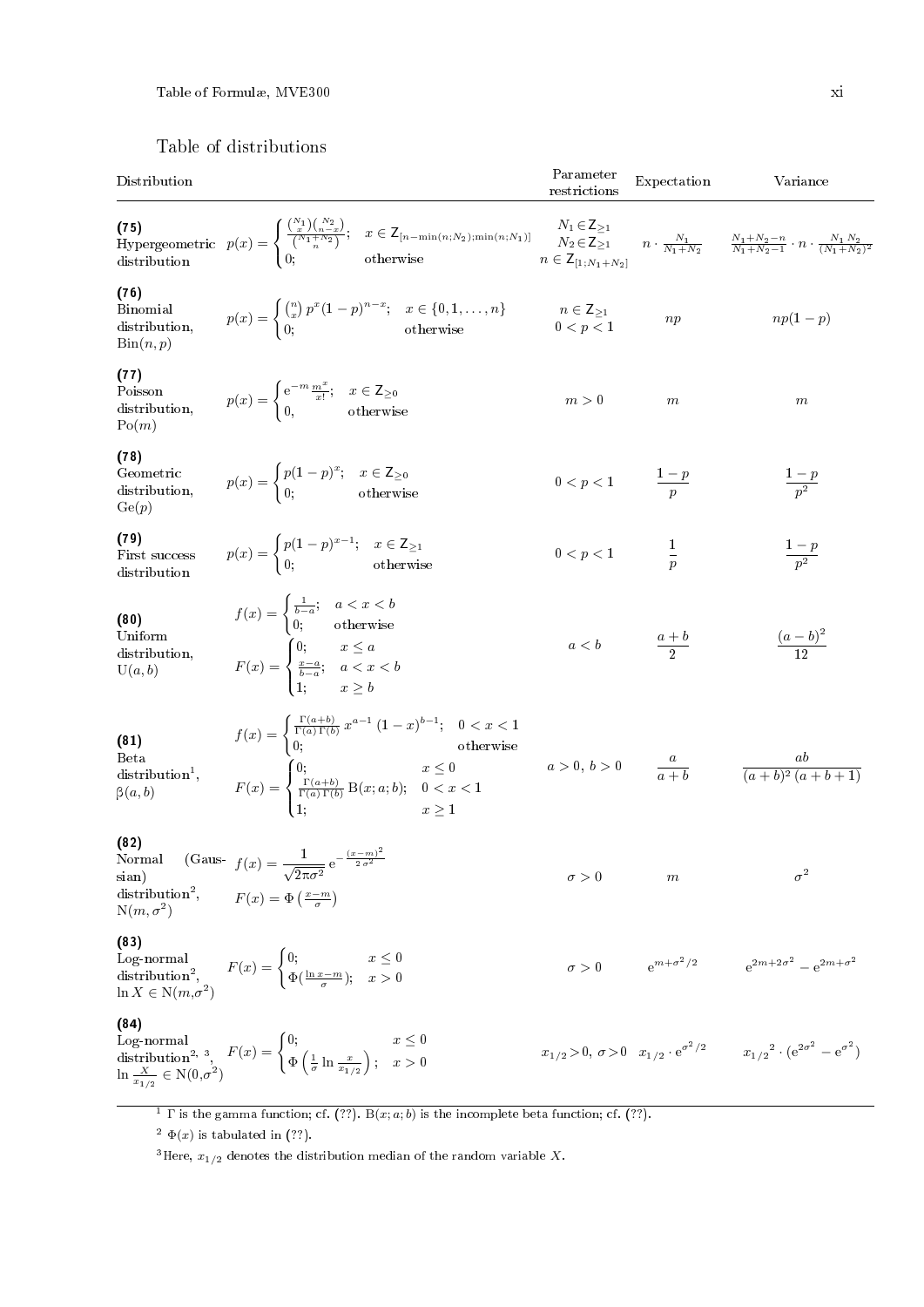| Distribution                                                                                   |                                                                                                                                                                                                                                                                                                                                                                                                                                                                                    | Parameter<br>restrictions   | Expectation                                                  | Variance                                                                     |
|------------------------------------------------------------------------------------------------|------------------------------------------------------------------------------------------------------------------------------------------------------------------------------------------------------------------------------------------------------------------------------------------------------------------------------------------------------------------------------------------------------------------------------------------------------------------------------------|-----------------------------|--------------------------------------------------------------|------------------------------------------------------------------------------|
| (85)<br>Gamma<br>$distribution1$ ,<br>Gamma(a, b)                                              | $f(x) = \begin{cases} 0; & x \leq 0 \\ \frac{b}{\Gamma(a)} (b \cdot x)^{a-1} e^{-b \cdot x}; & x \geq 0 \end{cases}$<br>$F(x) = \begin{cases} 0; & x \leq 0 \\ 1 - \frac{\Gamma(a;b\cdot x)}{\Gamma(a;b\cdot x)}; & x > 0 \end{cases}$                                                                                                                                                                                                                                             | a > 0, b > 0                | $\frac{a}{b}$                                                | $\frac{a}{b^2}$                                                              |
| (86)<br>Exponential<br>distribution,<br>Exp(a)                                                 | $F(x) = \begin{cases} 0; & x \leq 0 \\ 1 - e^{-x/a}; & x > 0 \end{cases}$                                                                                                                                                                                                                                                                                                                                                                                                          | a>0                         | $\boldsymbol{a}$                                             | $a^2$                                                                        |
| (87)<br>Gumbel (type I<br>extreme value)<br>distribution <sup>2</sup>                          | $F(x) = e^{-e^{-(x-b)/a}}$                                                                                                                                                                                                                                                                                                                                                                                                                                                         | $a>0$                       | $b + \gamma a$                                               | $\frac{a^2\pi^2}{6}$                                                         |
| (88)                                                                                           | Fréchet (type II $F(x) = \begin{cases} 0; & x \le b \\ e^{-\left(\frac{x-b}{a}\right)^{-c}}; & x > b \end{cases}$ distribution <sup>3, 4</sup>                                                                                                                                                                                                                                                                                                                                     | a > 0, c > 0                | $b+a\Gamma(1-1/c)$                                           | $a^2\left[\Gamma(1-\frac{2}{c})-\left(\Gamma(1-\frac{1}{c})\right)^2\right]$ |
| (89)<br>Type III<br>extreme value<br>distribution <sup>3, 5</sup>                              | $F(x) = \begin{cases} e^{-\left(-\frac{x-a}{a}\right)^{x}}; & x < b \\ 1; & x > b \end{cases}$                                                                                                                                                                                                                                                                                                                                                                                     | a > 0, c > 0                | $b-a\Gamma(1+1/c)$                                           | $a^2\left[\Gamma(1+\frac{2}{c})-\left(\Gamma(1+\frac{1}{c})\right)^2\right]$ |
| (90)<br>Weibull<br>distribution <sup>3</sup>                                                   | $F(x) = \begin{cases} 0; & x \leq b \\ 1 - e^{-\left(\frac{x-b}{a}\right)^c}; & x > b \end{cases}$                                                                                                                                                                                                                                                                                                                                                                                 | a>0, c>0                    | $b + a\Gamma(1+1/c)$                                         | $a^2\left[\Gamma(1+\frac{2}{c})-\left(\Gamma(1+\frac{1}{c})\right)^2\right]$ |
| (91)<br>Rayleigh<br>distribution                                                               | $F(x) = \begin{cases} 0; & x \leq b \\ 1 - e^{-\left(\frac{x-b}{a}\right)^2}, & x > b \end{cases}$                                                                                                                                                                                                                                                                                                                                                                                 |                             | $a > 0$ $b + \frac{a\sqrt{\pi}}{2}$ $a^2(1 - \frac{\pi}{4})$ |                                                                              |
| (92)<br>Chi-square<br>$distribution6$ ,<br>$\chi^2(n)$ ,<br>Gamma $(\frac{n}{2}, \frac{1}{2})$ | $f(x) = \begin{cases} 0; & x \leq 0 \\ \frac{1/2}{\Gamma(\frac{n}{2})} (x/2)^{(n/2)-1} e^{-x/2}; & x > 0 \end{cases}$<br>$F(x) = \begin{cases} 0; & x \leq 0 \\ 1 - \frac{\Gamma(\frac{n}{2}; \frac{x}{2})}{\Gamma(\frac{n}{2})}; & x > 0 \end{cases}$                                                                                                                                                                                                                             | $n \in \mathsf{Z}_{\geq 1}$ | $\, n$                                                       | 2n                                                                           |
| (93)<br>Student's                                                                              | $f(x) = \frac{1}{\sqrt{n}} \cdot \frac{\Gamma(\frac{n+1}{2})}{\sqrt{\pi} \Gamma(\frac{n}{2})} \cdot \frac{1}{(1 + \frac{x^2}{n})^{(n+1)/2}}$<br>st distribution <sup>3, 7</sup> ,<br>$t(n)$<br>$t(n)$<br>$F(x) = \begin{cases} \frac{1}{2} \cdot \frac{B(\frac{n}{n+x^2}; \frac{n}{2}; \frac{1}{2})}{B(1; \frac{n}{2}; \frac{1}{2})}; & x < 0 \\ 1 - \frac{1}{2} \cdot \frac{B(\frac{n}{n+x^2}; \frac{n}{2}; \frac{1}{2})}{B(1; \frac{n}{2}; \frac{1}{2})}; & x \ge 0 \end{cases}$ | $n\in\mathsf{Z}_{\geq 1}$   | $\bf{0}$                                                     | $\frac{n}{n-2}$                                                              |

 $\overline{1 \Gamma(a)}$  is the gamma function; cf. (??).  $\Gamma(a; b \cdot x)$  is the upper incomplete gamma function; cf. (??).

<sup>2</sup> γ is Euler's constant.  $\gamma = \lim_{k \to \infty} \left( \left( \sum_{i=1}^{k} \frac{1}{k} \right) - \ln k \right) = 0.577215664...$ 

<sup>3</sup>  $\Gamma$  is the gamma funciton; cf. (??).

<sup>4</sup> Expectation exists if and only if  $c > 1$ . Variance exists if and only if  $c > 2$ .

 $^5$  If X is a type III extreme value distributed random variable, then  $-X$  (i.e. the negative of X) is Weibull distributed.

Therefore the type III extreme value distribution now and then is called the extreme value distribution of Weibull type.

<sup>6</sup>  $\Gamma(\frac{n}{2})$  is the gamma function; cf. (??).  $\Gamma(\frac{n}{2}; \frac{x}{2})$  is the upper incomplete gamma function; cf. (??).

<sup>7</sup> B is the incomplete beta function; cf. (??). Variance exists if and only if  $n \geq 3$ .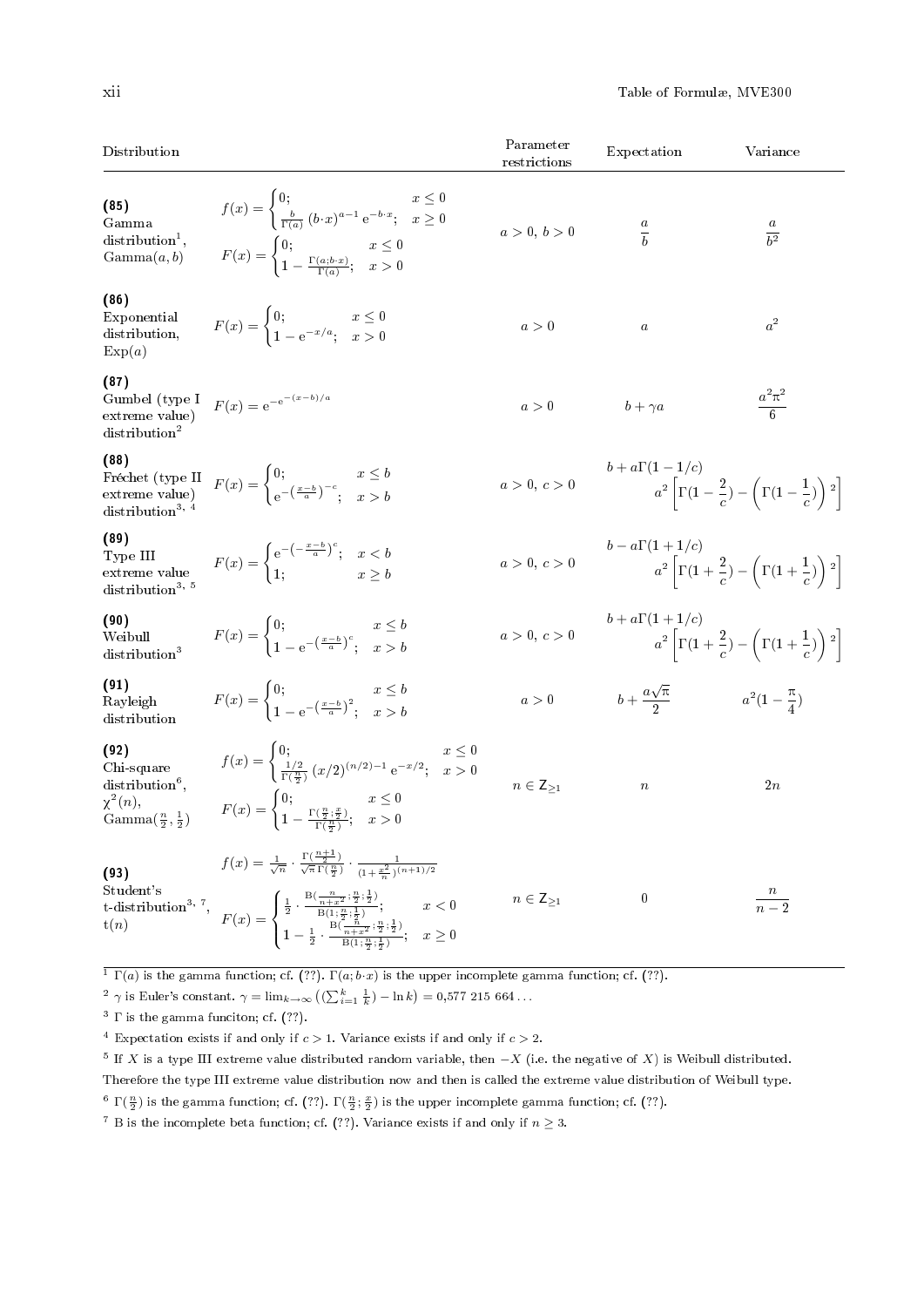| Distribution                                                          |                                                                                                                                                                                                                                                                                                                                                                                                                | Parameter<br>restrictions                                        | Expectation      | Variance                                                            |
|-----------------------------------------------------------------------|----------------------------------------------------------------------------------------------------------------------------------------------------------------------------------------------------------------------------------------------------------------------------------------------------------------------------------------------------------------------------------------------------------------|------------------------------------------------------------------|------------------|---------------------------------------------------------------------|
| (94)<br>Fisher's<br>$F$ -distribution <sup>1</sup> ,<br>$F(n_1, n_2)$ | $f(x) = \begin{cases} [x \le 0] = 0 \\ [x > 0] = \end{cases}$<br>$=\tfrac{\Gamma(\tfrac{n_1+n_2}{2})}{\Gamma(\tfrac{n_1}{2})\Gamma(\tfrac{n_2}{2})}\cdot\tfrac{{n_1}^{n_1/2}\,n_2^{\,n_2/2}\,x^{\tfrac{n_1}{2}-1}}{(n_2+n_1x)^{(n_1+n_2)/2}}$<br>$F(x) = \begin{cases} 0; & x \leq 0 \\ 1 - \frac{B(\frac{n_2}{n_2+n_1x};\frac{n_2}{2},\frac{n_1}{2})}{B(1-\frac{n_2}{2},\frac{n_1}{2})}; & x > 0 \end{cases}$ | $n_1 \in \mathsf{Z}_{\geq 1}$<br>$n_2 \in \mathsf{Z}_{\geq 1}^-$ |                  | $\frac{n_2}{n_2-2}$ $\frac{2n_2^2(n_1+n_2-2)}{n_1(n_2-2)^2(n_2-4)}$ |
| (95)<br>Pareto<br>distribution,<br>(c>0)                              | $F(x) = \begin{cases} 0; & x \leq 0 \\ 1 - (1 - \frac{c \cdot x}{a})^{1/c}; & 0 < x < \frac{a}{c} \\ 1; & x \geq \frac{a}{c} \end{cases}$ $a > 0, c > 0$                                                                                                                                                                                                                                                       |                                                                  |                  | $rac{a}{c+1}$ $rac{a^2}{(2c+1)(c+1)^2}$                             |
| (96)<br>Pareto<br>(c<0)                                               | Pareto<br>distribution <sup>2</sup> , $F(x) = \begin{cases} 0; & x \le 0 \\ 1 - (1 + \frac{ c  \cdot x}{2})^{-1/ c }; & x > 0 \end{cases}$ $a > 0, c < 0$                                                                                                                                                                                                                                                      |                                                                  |                  | $rac{a}{c+1}$ $rac{a^2}{(2c+1)(c+1)^2}$                             |
| (97)<br>Pareto<br>$(c=0)$                                             | Pareto<br>distribution <sup>3</sup> , $F(x) = \begin{cases} 0; & x \leq 0 \\ 1 - e^{-x/a}; & x > 0 \end{cases}$                                                                                                                                                                                                                                                                                                | a>0                                                              | $\boldsymbol{a}$ | $a^2$                                                               |

<sup>1</sup> B(.) is the incomplete beta function; cf. (??). Γ(.) is the gamma function; cf. (??). Expectation exists if and only if  $n_2 \geq 3$ . Variance exists if and only if  $n_2 \geq 5$ .

<sup>2</sup> Expectation exists if and only if  $c > -1$ . Variance exists if and only if  $c > -\frac{1}{2}$ .

<sup>3</sup> This is an exponential distribution,  $Exp(a)$ .

### Some functions

(98) The gamma function is defined (for  $p > 0$ ) by

$$
(98.1) \quad \Gamma(p) = \int_0^\infty \xi^{p-1} e^{-\xi} d\xi, \quad p > 0
$$

Some properties of the gamma function:

(98.2) 
$$
\Gamma(p) = (p-1)!, \quad p \in \{1; 2; 3; \ldots\}
$$
  
\n(98.3)  $\Gamma(\frac{1}{2}) = \sqrt{\pi}$   
\n(98.4)  $\Gamma(p+1) = p \Gamma(p); \quad p > 0$ 

(99) The incomplete gamma function is defined (for  $p>0$ ,  $x\geq 0$ ) by

(99.1) 
$$
\Gamma(p; x) = \int_x^{\infty} \xi^{p-1} e^{-\xi} d\xi, \quad x \ge 0, p > 0
$$

A property of the incomplete gamma function:

$$
(99.2) \quad \Gamma(p;0) = \Gamma(p), \quad p > 0
$$

(100) The incomplete beta function is defined (for  $a>0, b>0, 0\leq x\leq 1$ ) by

(100.1) 
$$
B(x;a;b) = \int_0^x \xi^{a-1} (1-\xi)^{b-1} d\xi, \quad 0 \le x \le 1, \quad a > 0, \quad b > 0
$$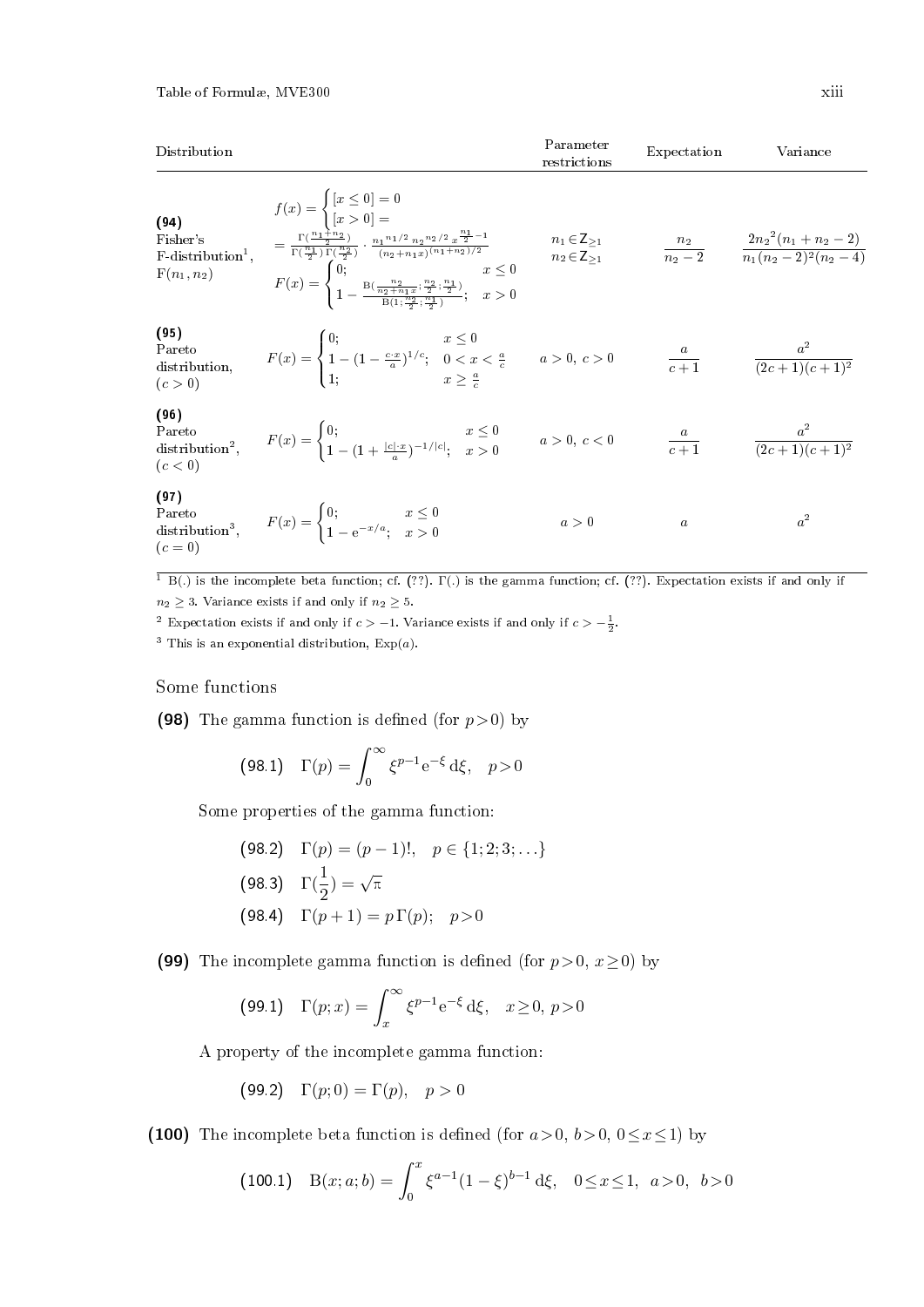(100.2) 
$$
B(1; a; b) = \frac{\Gamma(a) \Gamma(b)}{\Gamma(a+b)}, \quad a > 0, \quad b > 0
$$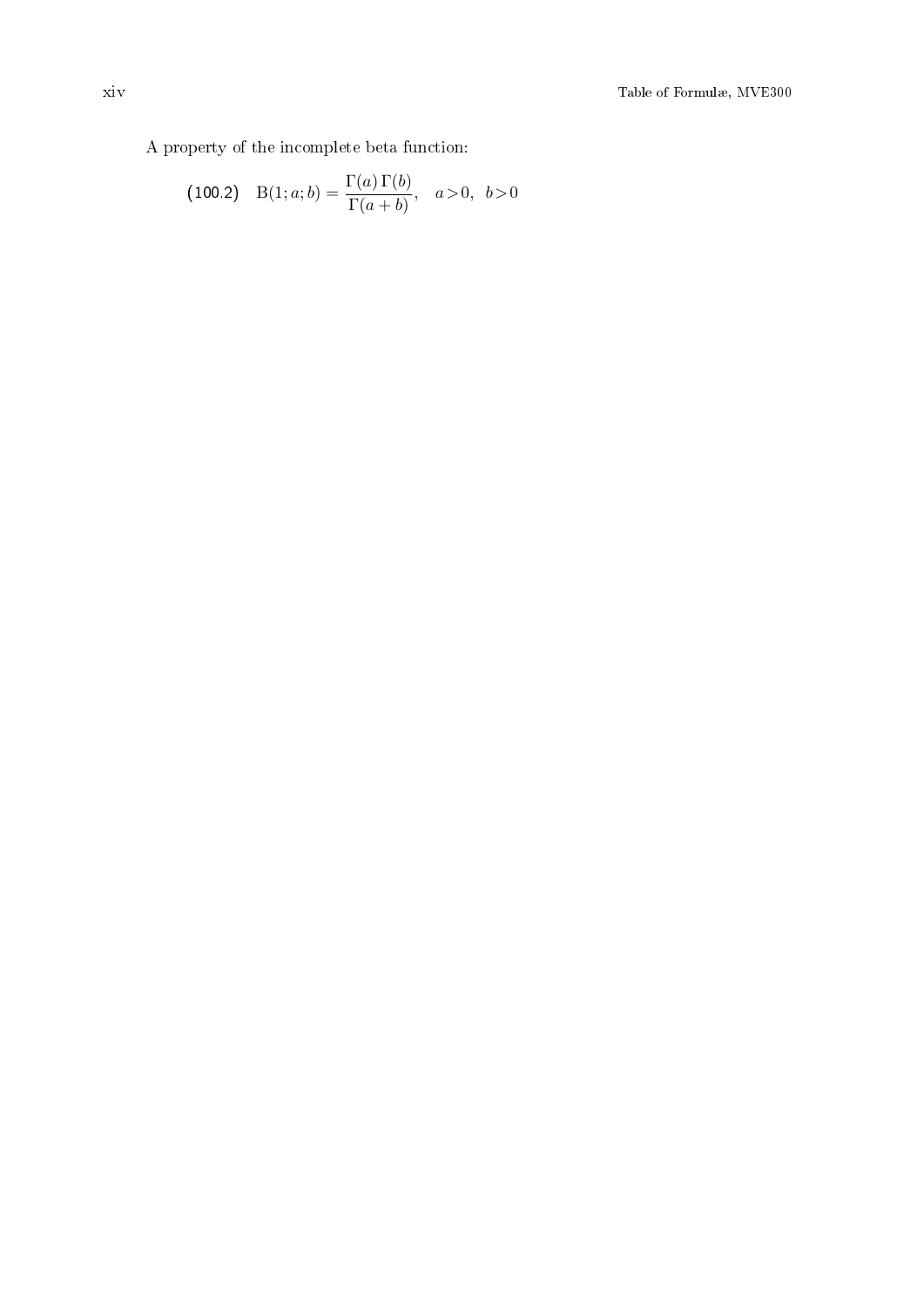Table of the standard-normal distribution function

(101) If  $X \in N(0, 1)$ , then  $P(X \leq x) = \Phi(x)$ , where  $\Phi(\cdot)$  is a non-elementary function given by

$$
\Phi(x) = \int_{-\infty}^{x} \frac{1}{\sqrt{2\pi}} e^{-\frac{\xi^2}{2}} d\xi.
$$

This table gives (with 5 correct decimals) the function values  $\Phi(x)$  for  $x = 0.00:0.01:3,99$ . For negative values of x, use that  $\Phi(-x) = 1 - \Phi(x)$ .

|          | 0.00     | 0.01       | 0,02     | 0.03     | 0,04     | 0,05     | 0,06       | 0,07       | 0.08     | 0.09     |
|----------|----------|------------|----------|----------|----------|----------|------------|------------|----------|----------|
| 0,0      | 0.500 00 | 0.503 99   | 0,507 98 | 0,511 97 | 0,515 95 | 0,519 94 | 0.523 92   | 0,527 90   | 0,531 88 | 0,535 86 |
| 0,1      | 0,539 83 | 0,543 80   | 0,547 76 | 0,55172  | 0,555 67 | 0,559 62 | 0,563 56   | 0,567 49   | 0,571 42 | 0,575 35 |
| 0,2      | 0,579 26 | 0,583 17   | 0,587 06 | 0,590 95 | 0,594 83 | 0,598 71 | 0,60257    | 0,606 42   | 0,610 26 | 0,614 09 |
| 0,3      | 0,61791  | 0,621 72   | 0,625 52 | 0,629,30 | 0,633 07 | 0,636 83 | 0,640 58   | $0,644$ 31 | 0,648 03 | 0,651 73 |
| 0,4      | 0,655,42 | $0,659$ 10 | 0,662 76 | 0,666 40 | 0,670 03 | 0,673 64 | 0,677 24   | 0,680 82   | 0,684 39 | 0,687 93 |
| 0, 5     | 0,691 46 | 0,694 97   | 0.698 47 | 0,70194  | 0,705 40 | 0,708 84 | 0,712 26   | 0,715 66   | 0,719 04 | 0,722 40 |
| 0,6      | 0,725 75 | 0,729 07   | 0,732 37 | 0,735 65 | 0,738 91 | 0,742 15 | 0,745 37   | 0,748 57   | 0,751 75 | 0,754 90 |
| 0,7      | 0.758 04 | $0,761$ 15 | 0,764 24 | 0,767 30 | 0,770 35 | 0,773 37 | 0,776 37   | 0,779 35   | 0,782 30 | 0,785 24 |
| 0,8      | 0,788 14 | 0,791 03   | 0,793 89 | 0,796 73 | 0,799 55 | 0,802 34 | $0,805$ 11 | 0,807 85   | 0,810 57 | 0,813 27 |
| 0,9      | 0,815 94 | 0,818 59   | 0,821 21 | 0,823 81 | 0,826 39 | 0,828 94 | 0,831 47   | 0,833 98   | 0,836 46 | 0,838 91 |
| 1,0      | 0,841 34 | 0,843 75   | 0,846 14 | 0,848 49 | 0,850 83 | 0,853 14 | 0,855 43   | 0,857 69   | 0,859 93 | 0,862 14 |
| 1,1      | 0,864 33 | 0,866,50   | 0,868 64 | 0,870 76 | 0,872 86 | 0,874 93 | 0,876 98   | 0,879 00   | 0,881 00 | 0,882 98 |
| 1,2      | 0,884 93 | 0,886 86   | 0,888 77 | 0,890 65 | 0,892 51 | 0,894 35 | 0,896 17   | 0,897 96   | 0,899 73 | 0,901 47 |
| 1,3      | 0,90320  | $0,904$ 90 | 0,906 58 | 0,908 24 | 0,909 88 | 0,911 49 | 0,913 09   | 0,914 66   | 0,916 21 | 0,917 74 |
| 1,4      | 0,919 24 | 0,920 73   | 0,922,20 | 0,923 64 | 0,925,07 | 0,926 47 | 0,927 85   | $0,929$ 22 | 0,930 56 | 0,931 89 |
| 1,5      | 0,933 19 | 0,934 48   | 0,935 74 | 0,936 99 | 0,938 22 | 0,939 43 | 0,940 62   | 0,941 79   | 0,942 95 | 0,944 08 |
| 1,6      | 0,945,20 | 0,946,30   | 0,947 38 | 0,948 45 | 0,949 50 | 0,950 53 | 0,951 54   | 0,952 54   | 0,953 52 | 0,954 49 |
| 1,7      | 0,955 43 | 0,956 37   | 0,957 28 | 0,958 18 | 0,959 07 | 0,959 94 | 0,960 80   | 0,961 64   | 0,962 46 | 0,963 27 |
| 1,8      | 0,964 07 | 0,964 85   | 0,965 62 | 0,966 38 | 0,967 12 | 0.96784  | 0,968 56   | 0,969 26   | 0,969 95 | 0,970 62 |
| 1,9      | 0,971 28 | 0,971 93   | 0,972 57 | 0,973 20 | 0,973 81 | 0,974 41 | 0,975 00   | 0,975 58   | 0,976 15 | 0,976 70 |
| 2,0      | 0,977 25 | 0,977 78   | 0,978 31 | 0,978 82 | 0,979 32 | 0,979 82 | 0,980 30   | 0,980 77   | 0,981 24 | 0,981 69 |
| $^{2,1}$ | 0,982 14 | 0,982 57   | 0,983 00 | 0,983 41 | 0,983 82 | 0,984 22 | 0,984 61   | 0,985 00   | 0,985 37 | 0,985 74 |
| 2,2      | 0,986 10 | 0,986 45   | 0,986 79 | 0,987 13 | 0,987 45 | 0,987 78 | 0,988 09   | 0,988 40   | 0,988 70 | 0,988 99 |
| 2,3      | 0,989 28 | 0,989 56   | 0,989 83 | 0,990 10 | 0,99036  | 0,990 61 | 0,990 86   | 0,991 11   | 0,991 34 | 0.991 58 |
| 2,4      | 0,991 80 | 0,992 02   | 0,992 24 | 0,992 45 | 0,992 66 | 0,992 86 | 0,993 05   | 0,993 24   | 0,993 43 | 0,993 61 |
| 2,5      | 0,993 79 | 0,993 96   | 0,994 13 | 0,994 30 | 0,994,46 | 0,994 61 | 0,994 77   | 0,994 92   | 0,995 06 | 0,995 20 |
| 2,6      | 0,995 34 | 0,995 47   | 0,995 60 | 0,995 73 | 0,995 85 | 0,995 98 | 0,996 09   | 0,996 21   | 0,996 32 | 0,996 43 |
| 2,7      | 0,996 53 | 0,996 64   | 0,996 74 | 0,996 83 | 0,996 93 | 0,997 02 | 0,997 11   | 0,997 20   | 0,997 28 | 0,997 36 |
| 2,8      | 0,99744  | 0,997 52   | 0,997 60 | 0,997 67 | 0,997 74 | 0,997 81 | 0,99788    | 0,997 95   | 0,998 01 | 0,998 07 |
| 2,9      | 0,998 13 | 0,998 19   | 0,998 25 | 0,998 31 | 0,998 36 | 0,998 41 | 0,998 46   | 0,998 51   | 0,998 56 | 0,998 61 |
| 3,0      | 0,998 65 | 0,998 69   | 0,998 74 | 0,998 78 | 0,998 82 | 0,998 86 | 0,998 89   | 0,998 93   | 0,998 96 | 0,999 00 |
| 3,1      | 0,999 03 | 0,999 06   | 0,999 10 | 0,999 13 | 0,999 16 | 0,999 18 | 0,999 21   | 0,999 24   | 0,999 26 | 0,999 29 |
| 3,2      | 0,999 31 | 0,999 34   | 0,999 36 | 0,999 38 | 0,999 40 | 0,999 42 | 0,999 44   | 0,999 46   | 0,999 48 | 0,999 50 |
| 3,3      | 0,999 52 | 0,999 53   | 0,999 55 | 0,999 57 | 0,999 58 | 0,999 60 | 0,99961    | 0,999 62   | 0,999 64 | 0,999 65 |
| 3,4      | 0,99966  | 0,999 68   | 0,999 69 | 0,999 70 | 0,999 71 | 0,999 72 | 0,999 73   | 0,999 74   | 0,999 75 | 0,999 76 |
| 3,5      | 0,999 77 | 0,999 78   | 0,999 78 | 0,999 79 | 0,999 80 | 0,999 81 | 0,999 81   | 0,999 82   | 0,999 83 | 0,999 83 |
| 3,6      | 0,999 84 | 0,999 85   | 0,999 85 | 0,999 86 | 0,999 86 | 0,999 87 | 0,999 87   | 0,999 88   | 0,999 88 | 0,999 89 |
| 3,7      | 0,999 89 | 0,999 90   | 0,999 90 | 0,999 90 | 0,999 91 | 0,999 91 | 0,999 92   | 0,999 92   | 0,999 92 | 0,999 92 |
| 3,8      | 0,999 93 | 0,999 93   | 0,999 93 | 0,999 94 | 0,999 94 | 0,999 94 | 0,999 94   | 0,999 95   | 0,999 95 | 0,999 95 |
| 3.9      | 0.999 95 | 0.999 95   | 0,999 96 | 0,999 96 | 0.999 96 | 0.999 96 | 0,999 96   | 0.999 96   | 0,999 97 | 0.999 97 |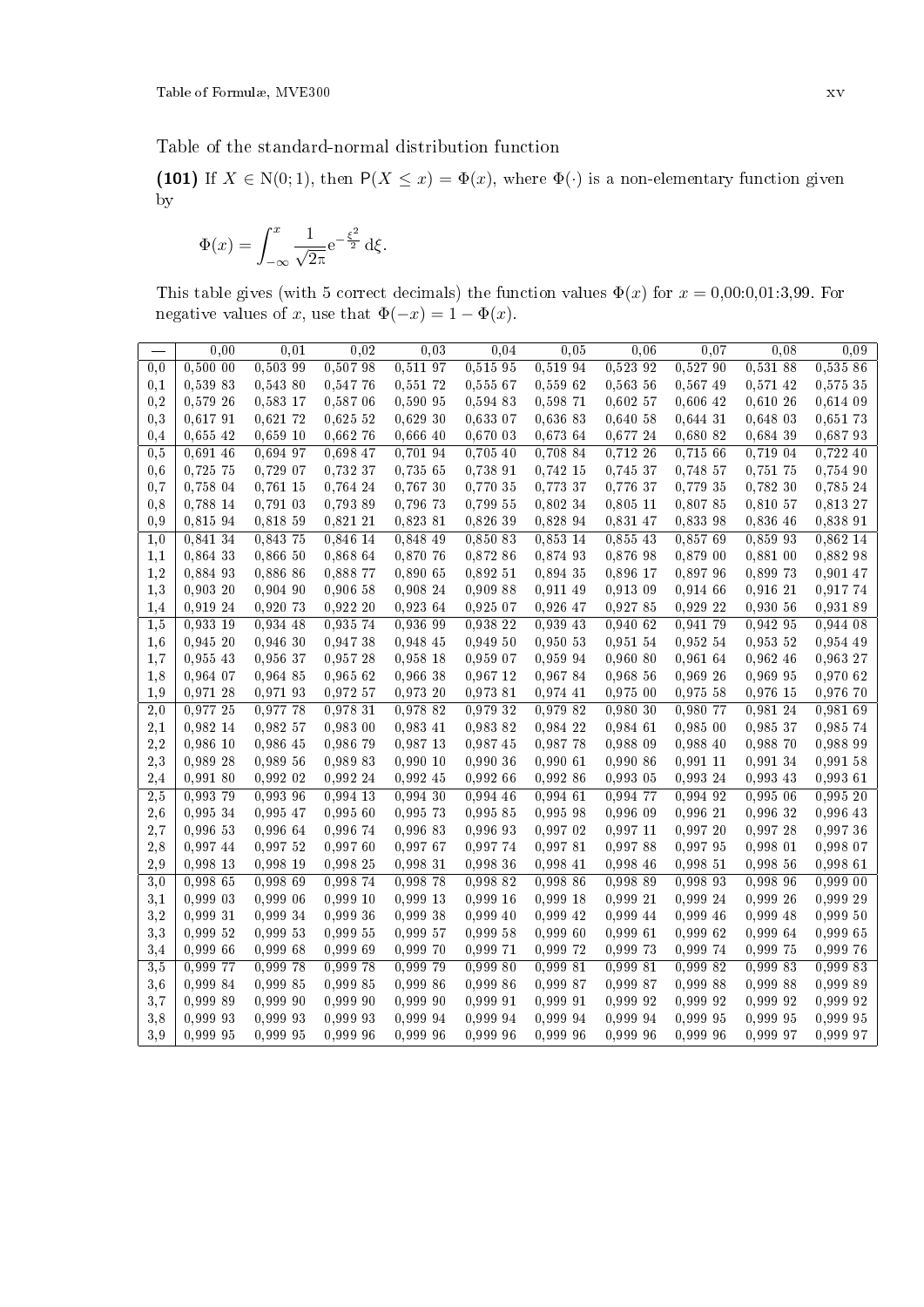## Table of quantiles of Student's t-distribution

(102) If  $X \in t(n)$ , then the  $\alpha$ -quantile  $t_{\alpha}(n)$  is defined by

$$
\mathsf{P}(X > t_\alpha(n)) = \alpha, \quad 0 < \alpha < 1
$$

This table gives (with 3 correct decimals) the  $\alpha$ -quantile  $t_{\alpha}(n)$  for  $\alpha \in \{0,1;0,05;0,025;0,01;$  $0,005; 0,001; 0,0005$ } and for  $n \in \{1:1:30; 40; 60; 120\}$ . For values of  $\alpha \ge 0.9$ , use that

 $t_{1-\alpha}(n) = -t_\alpha(n), \quad 0 < \alpha < 1$ 

| $\boldsymbol{n}$ |                    |       |        | $\alpha$            |        |            |         |
|------------------|--------------------|-------|--------|---------------------|--------|------------|---------|
|                  | 0,1                | 0,05  | 0,025  | 0,01                | 0,005  | 0,001      | 0,0005  |
| 1                | 3,078              | 6,314 | 12,706 | 31,821              | 63,657 | 318,309    | 636,619 |
| $\boldsymbol{2}$ | 1,886              | 2,920 | 4,303  | 6,965               | 9,925  | 22,327     | 31,599  |
| $\overline{3}$   | 1,638              | 2,353 | 3,182  | 4,541               | 5,841  | $10,\!215$ | 12,924  |
| $\overline{4}$   | 1,533              | 2,132 | 2,776  | 3,747               | 4,604  | 7,173      | 8,610   |
| $\overline{5}$   | 1,476              | 2,015 | 2,571  | 3,365               | 4,032  | 5,893      | 6,869   |
| $\overline{6}$   | 1,440              | 1,943 | 2,447  | $\overline{3}, 143$ | 3,707  | 5,208      | 5,959   |
| $\overline{7}$   | 1,415              | 1,895 | 2,365  | 2,998               | 3,499  | 4,785      | 5,408   |
| 8                | 1,397              | 1,860 | 2,306  | 2,896               | 3,355  | 4,501      | 5,041   |
| 9                | 1,383              | 1,833 | 2,262  | 2,821               | 3,250  | 4,297      | 4,781   |
| 10               | 1,372              | 1,812 | 2,228  | 2,764               | 3,169  | 4,144      | 4,587   |
| 11               | $\overline{1},363$ | 1,796 | 2,201  | $\overline{2}, 718$ | 3,106  | 4,025      | 4,437   |
| 12               | 1,356              | 1,782 | 2,179  | 2,681               | 3,055  | 3,930      | 4,318   |
| 13               | 1,350              | 1,771 | 2,160  | 2,650               | 3,012  | 3,852      | 4,221   |
| 14               | 1,345              | 1,761 | 2,145  | 2,624               | 2,977  | 3,787      | 4,140   |
| 15               | 1,341              | 1,753 | 2,131  | 2,602               | 2,947  | 3,733      | 4,073   |
| 16               | 1,337              | 1,746 | 2,120  | 2,583               | 2,921  | 3,686      | 4,015   |
| 17               | 1,333              | 1,740 | 2,110  | 2,567               | 2,898  | 3,646      | 3,965   |
| 18               | 1,330              | 1,734 | 2,101  | 2,552               | 2,878  | 3,610      | 3,922   |
| 19               | 1,328              | 1,729 | 2,093  | 2,539               | 2,861  | 3,579      | 3,883   |
| $^{20}$          | 1,325              | 1,725 | 2,086  | 2,528               | 2,845  | 3,552      | 3,850   |
| 21               | 1,323              | 1,721 | 2,080  | 2,518               | 2,831  | 3,527      | 3,819   |
| 22               | 1,321              | 1,717 | 2,074  | 2,508               | 2,819  | 3,505      | 3,792   |
| 23               | 1,319              | 1,714 | 2,069  | 2,500               | 2,807  | 3,485      | 3,768   |
| 24               | 1,318              | 1,711 | 2,064  | 2,492               | 2,797  | 3,467      | 3,745   |
| 25               | 1,316              | 1,708 | 2,060  | 2,485               | 2,787  | 3,450      | 3,725   |
| 26               | $\overline{1},315$ | 1,706 | 2,056  | 2,479               | 2,779  | 3,435      | 3,707   |
| 27               | 1,314              | 1,703 | 2,052  | 2,473               | 2,771  | 3,421      | 3,690   |
| 28               | 1,313              | 1,701 | 2,048  | 2,467               | 2,763  | 3,408      | 3,674   |
| 29               | 1,311              | 1,699 | 2,045  | 2,462               | 2,756  | 3,396      | 3,659   |
| 30               | 1,310              | 1,697 | 2,042  | 2,457               | 2,750  | 3,385      | 3,646   |
| 40               | 1,303              | 1,684 | 2,021  | 2,423               | 2,704  | 3,307      | 3,551   |
| 60               | 1,296              | 1,671 | 2,000  | 2,390               | 2,660  | 3,232      | 3,460   |
| 120              | 1,289              | 1,658 | 1,980  | 2,358               | 2,617  | 3,160      | 3,373   |
| $\infty$         | 1,282              | 1,645 | 1,960  | 2,326               | 2,576  | 3,090      | 3,291   |